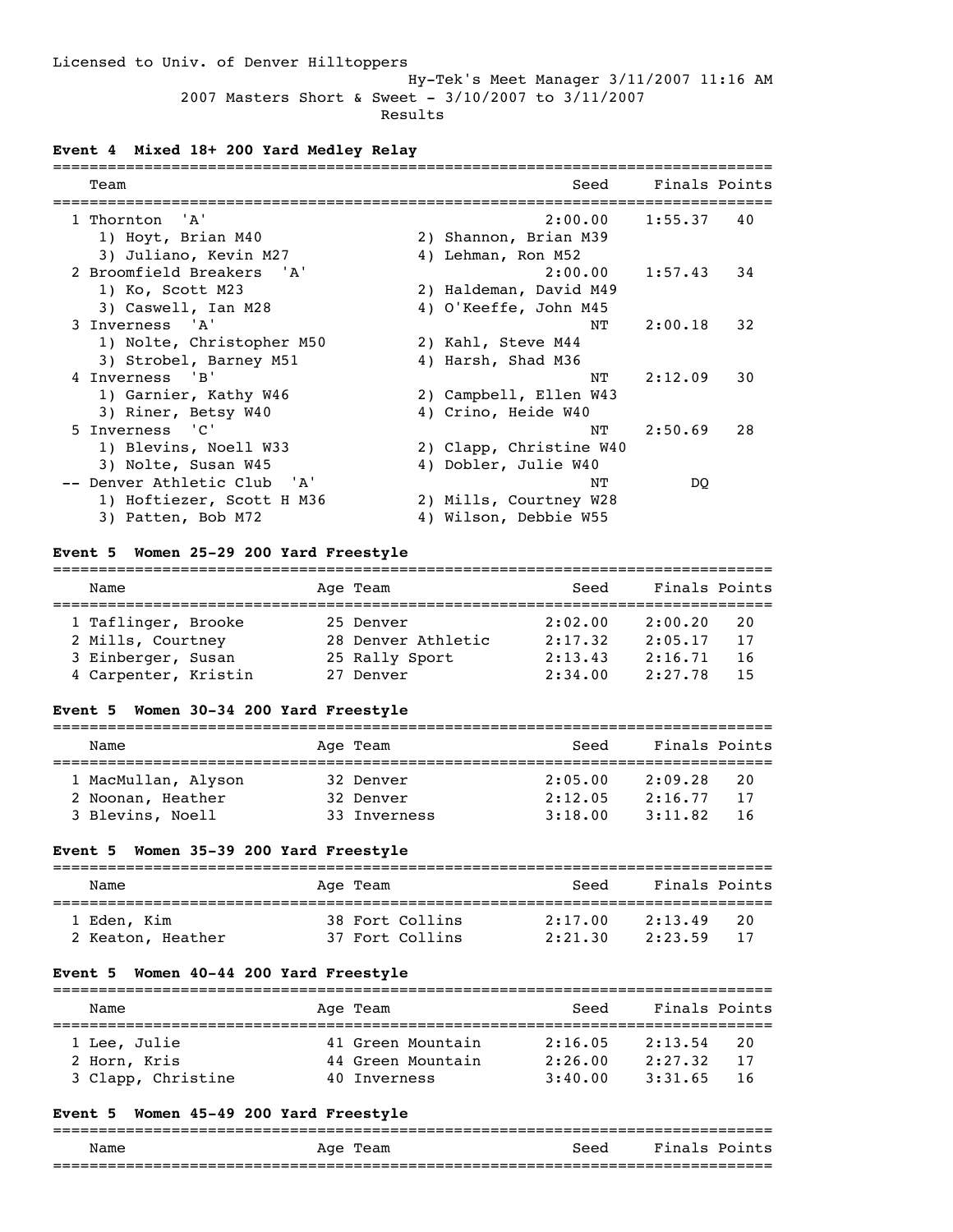| 1 Garnier, Kathy<br>2 Dullea, Melanie F                         | 46 Inverness<br>45 South Suburban  | 2:12.00<br>2:15.00 | 2:09.19<br>20<br>2:16.59<br>17 |
|-----------------------------------------------------------------|------------------------------------|--------------------|--------------------------------|
| Event 5 Women 50-54 200 Yard Freestyle                          |                                    |                    |                                |
| Name                                                            | Age Team                           | Seed               | Finals Points                  |
| 1 Pyle, Rebecca                                                 | 51 South Suburban                  | 2:30.00            | 20<br>2:33.10                  |
| 2 Laney, Judy                                                   | 54 Denver                          | 2:35.00            | 2:34.36<br>17                  |
| Event 5 Women 55-59 200 Yard Freestyle                          |                                    |                    |                                |
| Name                                                            | Age Team                           | Seed               | Finals Points                  |
| 1 Wilson, Debbie                                                | 55 Denver Athletic                 | 3:45.00            | 3:10.80<br>20                  |
| Event 5 Women 60-64 200 Yard Freestyle                          |                                    |                    |                                |
| Name                                                            | Age Team                           | Seed               | Finals Points                  |
| 1 Anziano, Marcia                                               | 61 Denver                          | 2:56.30            | 2:57.90<br>20                  |
| Event 5 Women 70-74 200 Yard Freestyle                          |                                    |                    |                                |
| Name                                                            | Age Team                           | Seed               | Finals Points                  |
| 1 Ryman, Donna                                                  | 70 Inverness                       | 4:00.00            | 3:23.37<br>20                  |
| Event 6 Men 25-29 200 Yard Freestyle                            |                                    |                    |                                |
| Name                                                            | Age Team                           | Seed               | Finals Points                  |
| 1 Stanchak, Michael                                             | 25 Denver                          | 1:58.30            | 20<br>1:59.04                  |
| 2 Levine, Nicholas                                              | 25 Inverness                       | 2:05.62            | 2:07.99<br>17                  |
| 3 Johnson, Brett                                                | 27 Denver                          | 2:15.00            | 2:15.67<br>16                  |
| Event 6 Men 30-34 200 Yard Freestyle                            |                                    |                    |                                |
| Name                                                            | Age Team                           | Seed               | Finals Points                  |
| 1 Welting, Evan                                                 | 32 Unattached                      | 1:59.00            | 1:58.48<br>20                  |
| 2 Cummins, Scott                                                | 31 Unattached                      | 1:59.49            | 1:58.58<br>17                  |
| Event 6 Men 35-39 200 Yard Freestyle<br>======================= |                                    |                    |                                |
| Name                                                            | Age Team                           | Seed               | Finals Points                  |
| 1 Seigel, Joel                                                  | 35 Denver Athletic                 | 1:51.50            | 1:52.35<br>20                  |
| 2 Rosinski, Tom                                                 | 36 Denver                          | 1:54.00            | 1:58.29<br>17                  |
| 3 Hoftiezer, Scott H<br>-- Harsh, Shad                          | 36 Denver Athletic<br>36 Inverness | 2:10.00<br>2:10.00 | 2:08.01<br>16<br>DQ            |
|                                                                 |                                    |                    |                                |
| Event 6 Men 40-44 200 Yard Freestyle                            |                                    |                    |                                |
| Name                                                            | Age Team                           | Seed               | Finals Points                  |
| 1 Tsachiya, Brian                                               | 42 Boulder                         | 1:50.00            | 20<br>1:52.10                  |
| 2 Kahl, Steve                                                   | 44 Inverness                       | 1:58.00            | 2:00.71<br>17                  |
| Event 6 Men 45-49 200 Yard Freestyle                            |                                    |                    |                                |
| Name                                                            | Age Team                           | Seed               | Finals Points                  |
| 1 Brackett, Bill A                                              | 49 Denver                          | 1:59.00            | 1:56.11<br>20                  |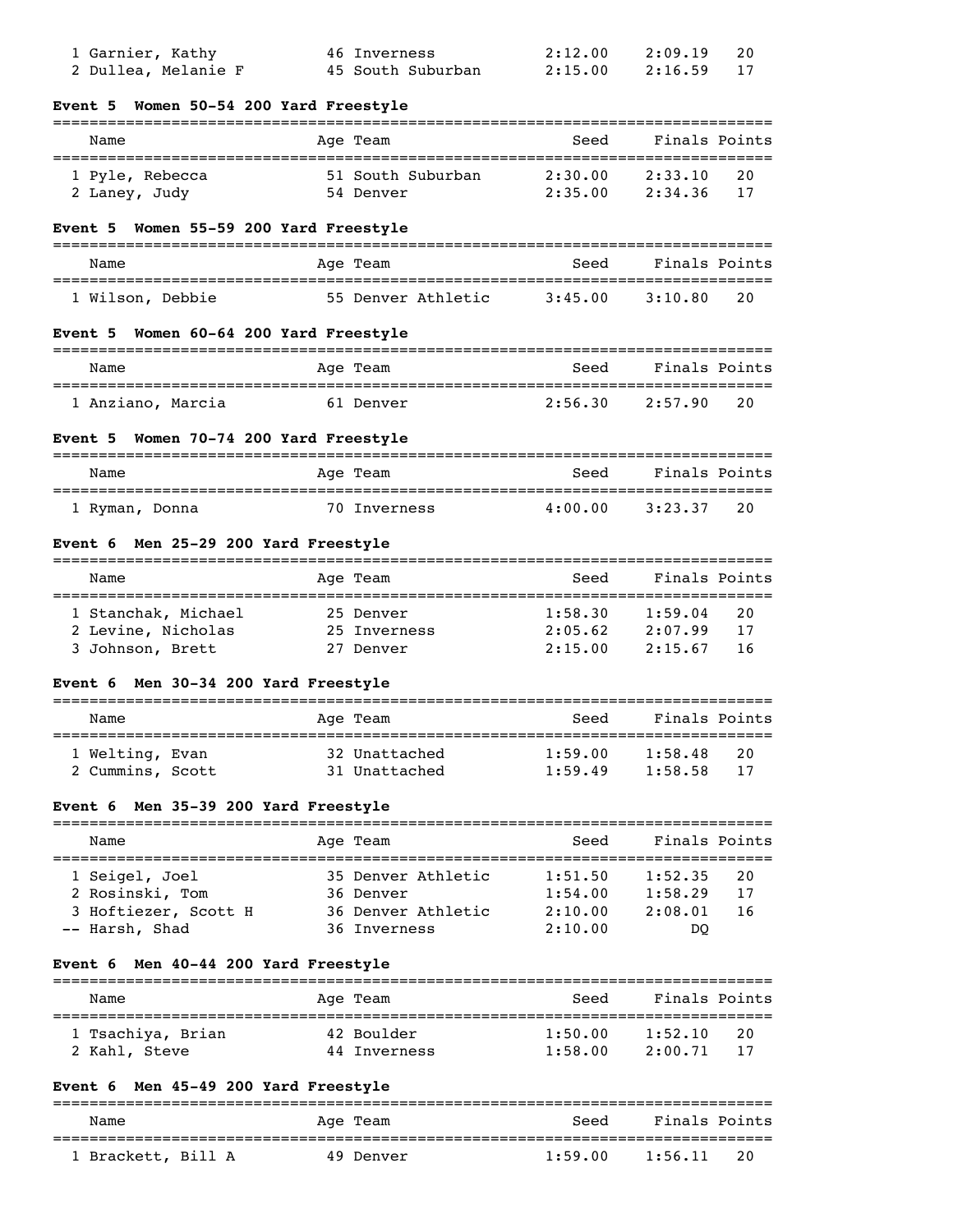|  |  |  | Event 6 Men 50-54 200 Yard Freestyle |
|--|--|--|--------------------------------------|

|                                                          | ============                             |                                            |                           |    |
|----------------------------------------------------------|------------------------------------------|--------------------------------------------|---------------------------|----|
| Name<br>===============================                  | Age Team                                 | Seed<br>. _ _ _ _ _ _ _ _ _ _              | Finals Points<br>======== |    |
| 1 Nolte, Christopher                                     | 50 Inverness                             | 2:04.00                                    | 2:04.39                   | 20 |
| 2 Lehman, Ron                                            | 52 Thornton                              | 2:11.00                                    | 2:13.73                   | 17 |
| 3 Benson, Stan                                           | 53 Boulder                               | 2:20.00                                    | 2:21.39                   | 16 |
| 4 Strobel, Barney                                        | 51 Inverness                             | 2:27.89                                    | 2:23.04                   | 15 |
| 5 Louie, Jamie                                           | 50 Colorado Springs                      | 2:40.00                                    | 2:35.76                   | 14 |
| Event 6 Men 55-59 200 Yard Freestyle                     |                                          |                                            |                           |    |
| Name                                                     | Age Team                                 | Seed                                       | Finals Points             |    |
| 1 Townsend, Cecil                                        | 59 Pueblo                                | 2:20.90                                    | 2:20.44                   | 20 |
| Event 6 Men 60-64 200 Yard Freestyle                     |                                          |                                            |                           |    |
| Name                                                     | Age Team                                 | Seed                                       | Finals Points             |    |
| ===================================<br>1 McCormick, Paul | :=======================<br>60 Boulder   | 2:04.10                                    | =======<br>2:08.97        | 20 |
| Men 65-69 200 Yard Freestyle<br>Event 6                  |                                          |                                            |                           |    |
| Name                                                     | Age Team                                 | Seed                                       | Finals Points             |    |
| 1 Dyck, Mel                                              | 65 Snow Mountain                         | 2:35.00                                    | 2:32.16                   | 20 |
| Men 70-74 200 Yard Freestyle<br>Event 6                  |                                          |                                            |                           |    |
| Name                                                     | Age Team                                 | Seed                                       | Finals Points             |    |
| 1 Plummer, Mark                                          | 70 Inverness                             | 2:48.50                                    | 2:45.33                   | 20 |
| Men 80-84 200 Yard Freestyle<br>Event 6                  |                                          |                                            |                           |    |
| Name                                                     | Age Team                                 | Seed                                       | Finals Points             |    |
| -- Truby, Jack                                           | 82 Denver                                | 3:45.00                                    | DO                        |    |
| Women 18-24 100 Yard IM<br>Event 7                       | --------------------                     |                                            |                           |    |
| Name                                                     | Age Team                                 | ----------------------------------<br>Seed | Finals Points             |    |
| 1 Chmielewski, Katie                                     | -----------------------<br>23 Unattached | 1:15.80                                    | :===========<br>1:10.71   | 20 |
| -- Shethar, Anna E                                       | 21 Unattached                            | 2:12.96                                    | DQ                        |    |
| Women 25-29 100 Yard IM<br>Event 7                       |                                          |                                            |                           |    |
| Name                                                     | Age Team                                 | Seed                                       | Finals Points             |    |
| 1 Connally, Jessica                                      | 27 Colorado Springs                      | 1:14.00                                    | 1:15.14                   | 20 |
| 2 Menzie, Kristin                                        | 29 Denver                                | 1:17.00                                    | 1:17.48                   | 17 |
| Women 35-39 100 Yard IM<br>Event 7                       |                                          |                                            |                           |    |
| Name                                                     | Age Team                                 | Seed                                       | Finals Points             |    |
| 1 Gadd-Siegel, Cecilia                                   | 35 Denver Athletic                       | 1:09.50                                    | 1:07.71                   | 20 |
| 2 Dodrill, Donna                                         | 37 Lafayette                             | 1:17.55                                    | 1:15.20                   | 17 |
| 3 Zarou, Kate                                            | 38 Denver                                | 1:15.00                                    | 1:15.70                   | 16 |
| 4 O'Connor, Dana                                         | 37 Denver                                | 1:10.00                                    | 1:15.85                   | 15 |

# **Event 7 Women 40-44 100 Yard IM**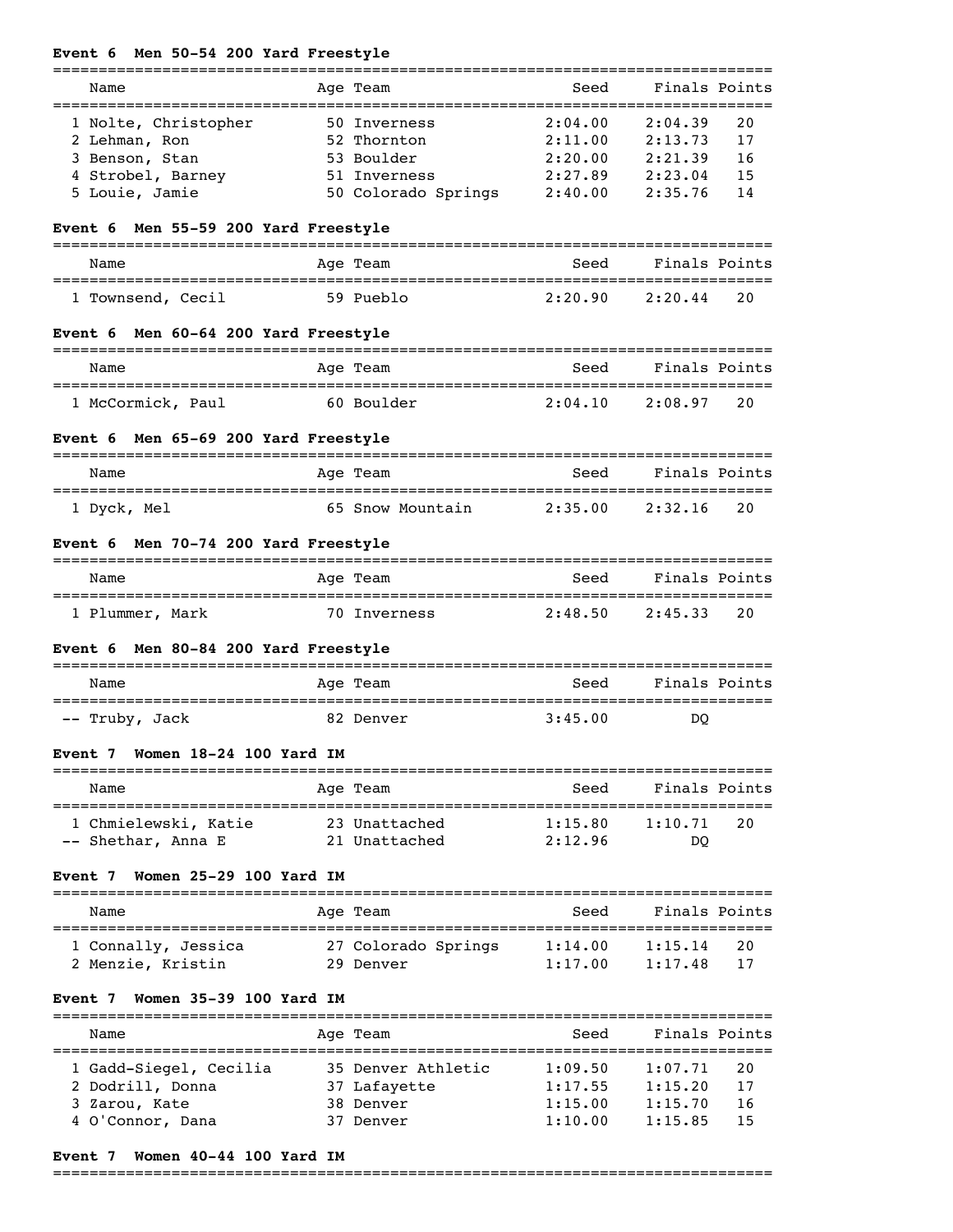| Name                                                                         | Age Team                     | Seed                   | Finals Points<br>----------   |
|------------------------------------------------------------------------------|------------------------------|------------------------|-------------------------------|
| 1 Campbell, Ellen                                                            | 43 Inverness                 | 1:13.50                | 1:10.33<br>20                 |
| 2 Crino, Heide                                                               | 40 Inverness                 | 1:18.93                | 1:19.43<br>17                 |
| 3 Sauls, Catherine                                                           | 42 Thornton                  | 1:20.00                | 1:20.66<br>16                 |
| 4 Meeks, Patti                                                               | 42 Green Mountain            | 1:35.00                | 1:38.25<br>15                 |
|                                                                              |                              |                        |                               |
| Women 45-49 100 Yard IM<br>Event 7                                           |                              |                        |                               |
| Name                                                                         | Age Team                     | Seed                   | Finals Points                 |
| 1 Crouch, Kim                                                                | 45 Rally Sport               | 1:08.00                | 1:06.45<br>20                 |
| 2 Fletcher, Lynne                                                            | 46 Inverness                 | 1:23.75                | 1:22.38<br>17                 |
| 3 Nolte, Susan                                                               | 45 Inverness                 | 1:25.00                | 1:25.72<br>16                 |
| Women 50-54 100 Yard IM<br>Event 7                                           |                              |                        |                               |
| Name                                                                         | Age Team                     | Seed                   | Finals Points                 |
| ==================================<br>1 Laney, Judy                          | 54 Denver                    | :==========<br>1:30.00 | ============<br>1:30.61<br>20 |
|                                                                              |                              |                        |                               |
| Women 60-64 100 Yard IM<br>Event 7<br>====================================== |                              |                        |                               |
| Name                                                                         | Age Team                     | Seed                   | Finals Points                 |
| 1 Wise, Louise                                                               | 64 Green Mountain            | 1:35.00                | 1:40.60<br>20                 |
| Women 65-69 100 Yard IM<br>Event 7                                           |                              |                        |                               |
| Name                                                                         | Age Team                     | Seed                   | Finals Points                 |
| 1 Dyck, Grace                                                                | 65 Snow Mountain             | 1:50.00                | 1:44.33<br>20                 |
|                                                                              |                              |                        |                               |
| Event 8 Men $18-24$ 100 Yard IM                                              |                              |                        |                               |
| Name                                                                         | Age Team                     | Seed                   | Finals Points                 |
| 1 Dawson, Alex                                                               | 23 Unattached                | 56.00                  | 56.55<br>20                   |
| 2 Shanks, Andrew                                                             | 23 Unattached                | 1:16.00                | 1:16.33<br>17                 |
| <b>Men 25-29 100 Yard IM</b><br>Event 8                                      |                              |                        |                               |
| Name                                                                         | ----------<br>Age Team       | Seed                   | Finals Points                 |
| 1 Caswell, Ian                                                               | 28 Broomfield                | 1:01.00                | 20<br>58.28                   |
| Men 35-39 100 Yard IM<br>Event 8                                             |                              |                        |                               |
|                                                                              |                              |                        |                               |
| Name                                                                         | Age Team                     | Seed                   | Finals Points                 |
| 1 Shannon, Brian                                                             | 39 Thornton                  | 1:08.00                | 1:07.38<br>20                 |
| Men 40-44 100 Yard IM<br>Event 8                                             |                              |                        |                               |
| Name                                                                         | Age Team                     | Seed                   | Finals Points                 |
| 1 Evans, Tom                                                                 | 41 Denver Athletic           | 1:15.00                | 20<br>1:04.91                 |
| Men 45-49 100 Yard IM<br>Event 8                                             |                              |                        |                               |
|                                                                              |                              |                        |                               |
|                                                                              | ======================       |                        |                               |
| Name                                                                         | Age Team                     | Seed                   | Finals Points                 |
| 1 O'Keeffe, John                                                             | 45 Broomfield                | 1:19.00                | 20<br>1:18.57                 |
| 2 Powell, Andy<br>3 Kelly, John                                              | 49 Foothills<br>45 Lafayette | 1:25.00<br>1:35.00     | 1:28.95<br>17                 |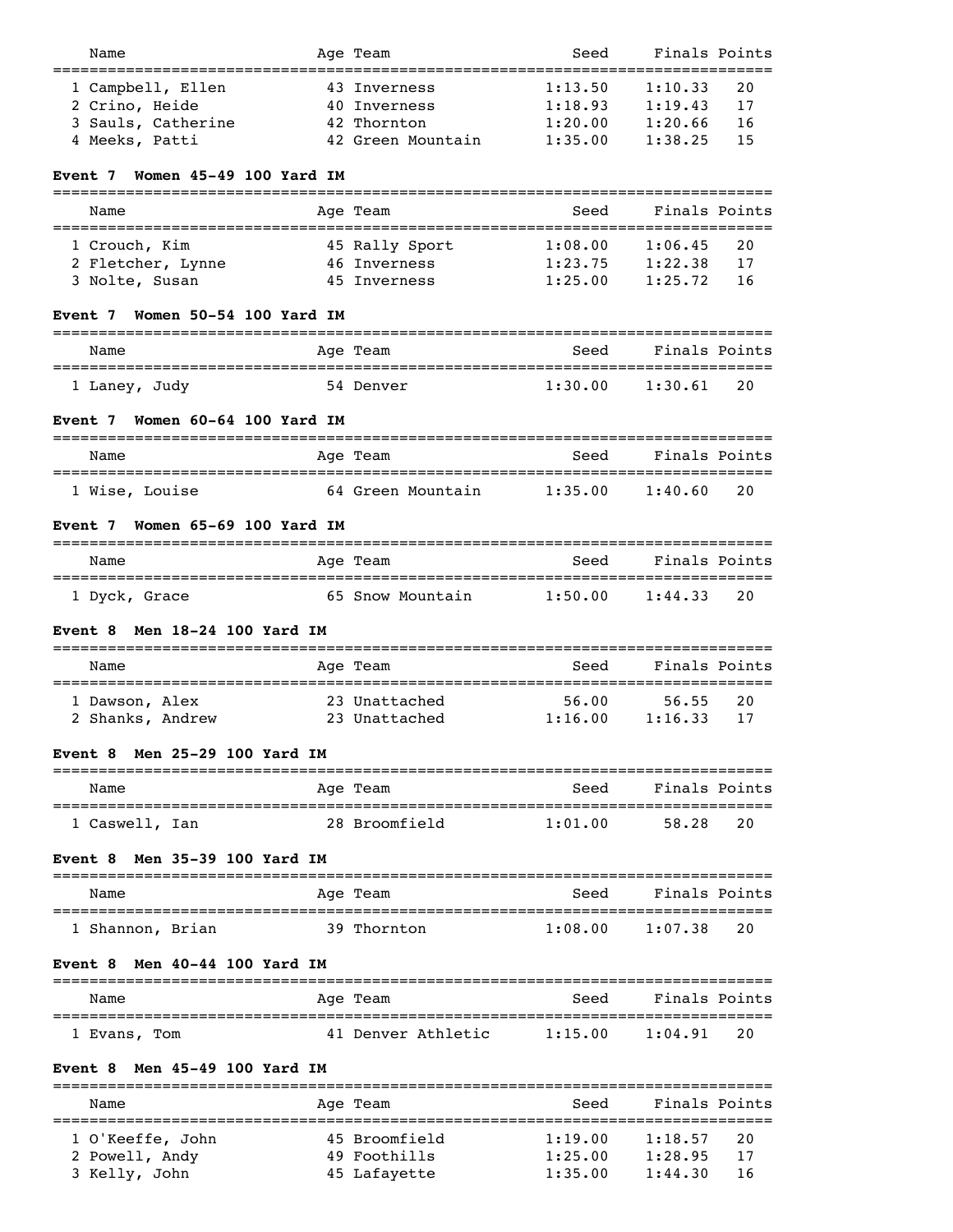| -- Haldeman, David                              | 49 Broomfield                 | 1:15.00                               | DQ             |            |
|-------------------------------------------------|-------------------------------|---------------------------------------|----------------|------------|
| Men 50-54 100 Yard IM<br><b>Event 8</b>         |                               |                                       |                |            |
| Name                                            | Age Team                      | Seed                                  | Finals Points  |            |
| -- Lehman, Ron                                  | 52 Thornton                   | 1:10.00                               | DO             |            |
| Men 55-59 100 Yard IM<br><b>Event 8</b>         |                               |                                       |                |            |
| Name                                            | Age Team                      | Seed                                  | Finals Points  |            |
| 1 Orendorff, Michael                            | 55 Pueblo                     | 1:19.00                               | 1:19.50        | 20         |
| Men 60-64 100 Yard IM<br>Event 8                |                               |                                       |                |            |
| Name                                            | Age Team                      | Seed                                  | Finals Points  |            |
| 1 Burson, Bill                                  | 61 South Suburban             | 1:18.00                               | 1:17.85        | 20         |
| Women 18-24 50 Yard Freestyle<br><b>Event 9</b> |                               |                                       |                |            |
| Name                                            | Age Team                      | Seed                                  | Finals Points  |            |
| 1 Chmielewski, Katie 23 Unattached              |                               | 28.50                                 | 28.01          | 20         |
| 2 Dixon, Laurie                                 | 19 Colorado Springs 32.00     |                                       | 30.41          | 17         |
| Women 30-34 50 Yard Freestyle<br>Event 9        |                               |                                       |                |            |
| Name                                            | Age Team                      | Seed                                  | Finals Points  |            |
| 1 Blevins, Noell                                | 33 Inverness                  | 38.00                                 | 39.61          | 20         |
| Women 35-39 50 Yard Freestyle<br><b>Event</b> 9 |                               |                                       |                |            |
| Name                                            | Age Team                      | Seed                                  | Finals Points  |            |
| 1 Gadd-Siegel, Cecilia 35 Denver Athletic       |                               | 25.50                                 | 26.74          | 20         |
| Women 40-44 50 Yard Freestyle<br>Event 9        |                               |                                       |                |            |
| Name                                            | =========<br>Age Team         | =============================<br>Seed | Finals Points  |            |
| 1 Von Der Lippe, Susan                          | 41 Loveland                   | 25.00                                 | 24.64          | 20         |
| 2 Lee, Julie                                    | 41 Green Mountain             | 26.80                                 | 27.52          | 17         |
| 3 Hagadorn, Heather                             | 42 Denver                     | 29.10                                 | 28.65          | 16         |
| 4 Crino, Heide                                  | 40 Inverness                  | 30.40                                 | 29.25          | 14.5       |
| 4 Riner, Betsy<br>6 Clapp, Christine            | 40 Inverness<br>40 Inverness  | 33.00<br>41.00                        | 29.25<br>42.63 | 14.5<br>13 |
|                                                 |                               |                                       |                |            |
| Women 45-49 50 Yard Freestyle<br>Event 9        |                               |                                       |                |            |
| Name                                            | Age Team                      | Seed                                  | Finals Points  |            |
| 1 Garnier, Kathy                                | 46 Inverness                  | 27.50                                 | 26.19          | 20         |
| 2 Nelson, Judy                                  | 46 Highlands Ranch            | 27.00                                 | 27.26          | 17         |
| 3 Bergen, Michelle                              | 45 Denver                     | 29.50                                 | 30.24          | 16         |
| 4 Fletcher, Lynne                               | 46 Inverness<br>47 Broomfield | 33.00<br>35.60                        | 32.20<br>35.69 | 15<br>14   |
| 5 Sortwell, Andrea                              |                               |                                       |                |            |
|                                                 |                               |                                       |                |            |

# **Event 9 Women 50-54 50 Yard Freestyle**

| Name            | Age Team          | Seed  | Finals Points |
|-----------------|-------------------|-------|---------------|
| 1 Pyle, Rebecca | 51 South Suburban | 32.00 | 20<br>31.60   |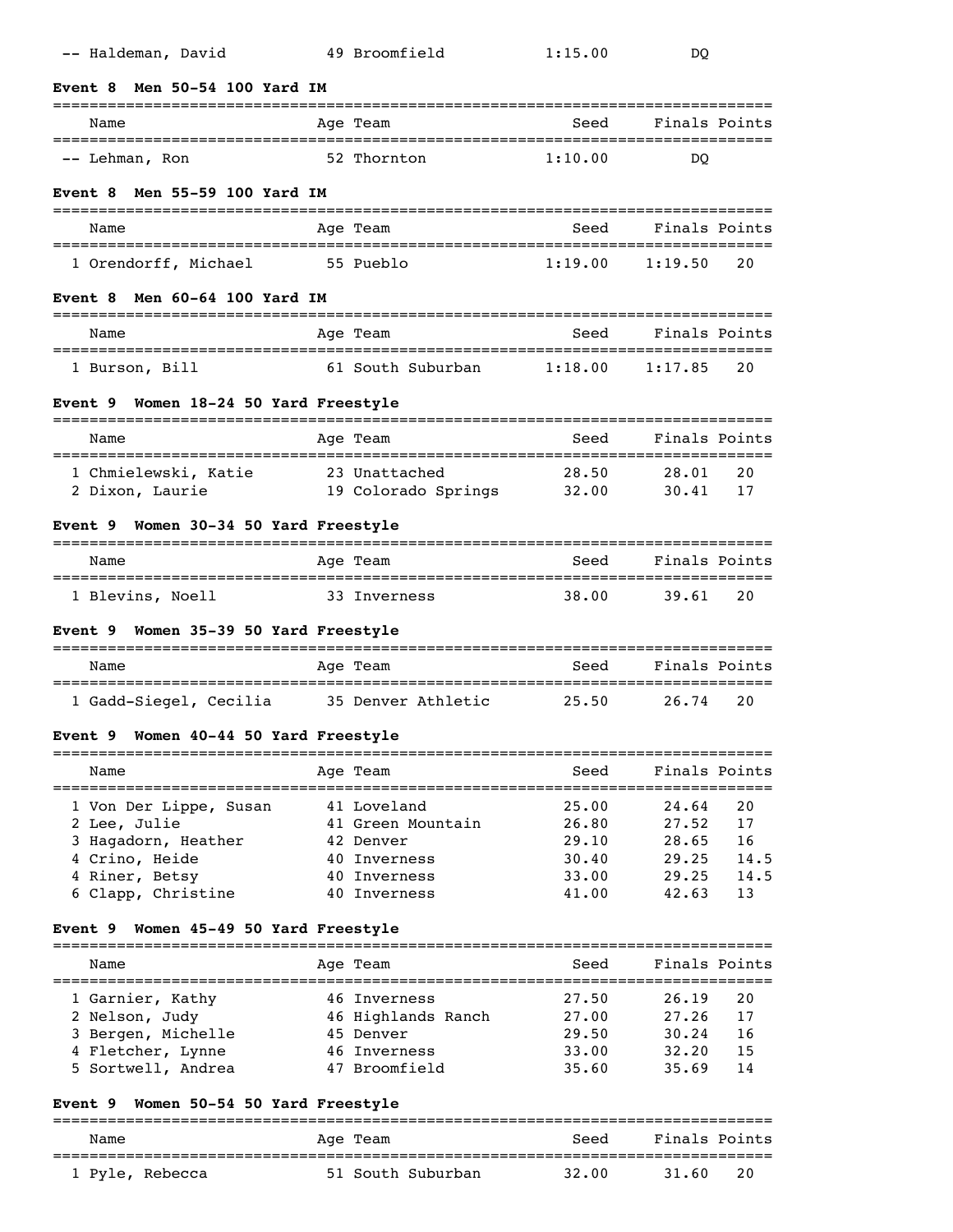| Event 9 Women 55-59 50 Yard Freestyle          |                    |       |               |    |
|------------------------------------------------|--------------------|-------|---------------|----|
| Name                                           | Age Team           | Seed  | Finals Points |    |
| 1 Prall, Winifred                              | 59 Denver          | 39.00 | 38.10         | 20 |
| Event 9 Women 70-74 50 Yard Freestyle          |                    |       |               |    |
| Name                                           | Age Team           | Seed  | Finals Points |    |
| 1 Hertzberg, Ruth                              | 74 Unattached      | 52.00 | 58.73         | 20 |
| Men 18-24 50 Yard Freestyle<br><b>Event 10</b> |                    |       |               |    |
| Name                                           | Age Team           | Seed  | Finals Points |    |
| 1 Ko, Scott                                    | 23 Broomfield      | 23.30 | 23.94         | 20 |
| Event 10 Men 25-29 50 Yard Freestyle           |                    |       |               |    |
| Name                                           | Age Team           | Seed  | Finals Points |    |
| 1 Juliano, Kevin                               | 27 Thornton        | 24.80 | 24.63         | 20 |
| Event 10 Men 30-34 50 Yard Freestyle           |                    |       |               |    |
| Name                                           | Age Team           | Seed  | Finals Points |    |
| 1 Cummins, Scott                               | 31 Unattached      | 24.40 | 24.12         | 20 |
| 2 Welting, Evan                                | 32 Unattached      | 26.01 | 24.41         | 17 |
| 3 Hughes, David                                | 32 Unattached      | 24.75 | 24.98         | 16 |
| Event 10 Men 35-39 50 Yard Freestyle           |                    |       |               |    |
| Name                                           | Age Team           | Seed  | Finals Points |    |
| 1 Smith, Robbert-Paul A                        | 37 Boulder         | 24.00 | 22.69         | 20 |
| 2 Rosinski, Tom                                | 36 Denver          | 24.00 | 24.00         | 17 |
| 3 Harsh, Shad                                  | 36 Inverness       | 28.00 | 27.77         | 16 |
| 4 Shannon, Brian                               | 39 Thornton        | 26.00 | 28.10 15      |    |
| Event 10 Men 40-44 50 Yard Freestyle           |                    |       |               |    |
| Name                                           | Aqe Team           | Seed  | Finals Points |    |
| 1 Kahl, Steve                                  | 44 Inverness       | 23.50 | 23.81         | 20 |
| 2 Evans, Tom                                   | 41 Denver Athletic | 30.00 | 26.26         | 17 |
| 3 Hoyt, Brian                                  | 40 Thornton        | 27.00 | 27.52         | 16 |
| Men 45-49 50 Yard Freestyle<br>Event 10        |                    |       |               |    |
| Name                                           | Age Team           | Seed  | Finals Points |    |
| 1 Lehrer, Mark                                 | 49 Colorado Stars  | NΤ    | 24.97         | 20 |
| Men 50-54 50 Yard Freestyle<br>Event 10        |                    |       |               |    |
| Name                                           | Age Team           | Seed  | Finals Points |    |
| 1 Lehman, Ron                                  | 52 Thornton        | 26.20 | 27.03         | 20 |
| 2 De Seguin, Michael                           | 53 Unattached      | 32.11 | 29.11         | 17 |

# **Event 10 Men 55-59 50 Yard Freestyle**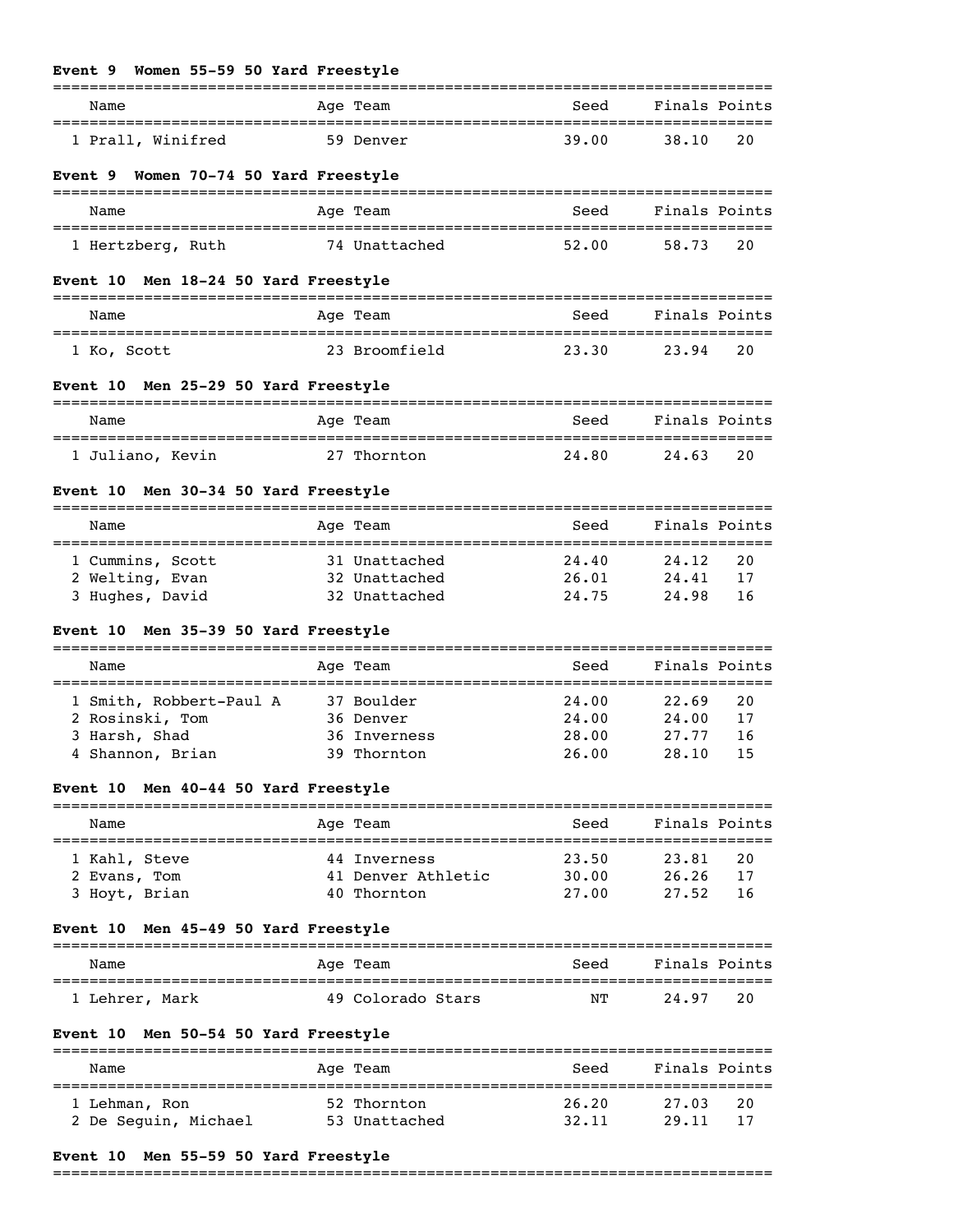| Name                                           | Age Team                           | Seed           | Finals Points      |          |
|------------------------------------------------|------------------------------------|----------------|--------------------|----------|
| 1 Fischer, Chuck                               | 55 Denver                          | 26.00          | 26.54              | 20       |
| 2 Carney, Kent                                 | 59 Evergreen                       | 33.00          | 34.42              | 17       |
| Men 60-64 50 Yard Freestyle<br>Event 10        |                                    |                |                    |          |
| Name                                           | Age Team                           | Seed           | Finals Points      |          |
| 1 Abrahams, Rich                               | 61 Unattached                      | 23.30          | 22.99              | 20       |
| 2 Edwards, Morgan<br>3 Burgess, Thom           | 62 Inverness<br>64 Unattached      | 29.40<br>32.00 | 28.45<br>30.98     | 17<br>16 |
| Men 65-69 50 Yard Freestyle<br>Event 10        |                                    |                |                    |          |
| Name                                           | Age Team                           |                | Seed Finals Points |          |
|                                                | 65 Snow Mountain                   | 32.00          | 32.22              | 20       |
| 1 Dyck, Mel                                    |                                    |                |                    |          |
| Men 75-79 50 Yard Freestyle<br><b>Event</b> 10 |                                    |                |                    |          |
| Name                                           | Age Team                           | Seed           | Finals Points      |          |
| 1 Hart, James                                  | 77 Unattached                      | 40.00          | 38.95              | 20       |
| Men 80-84 50 Yard Freestyle<br><b>Event 10</b> |                                    |                |                    |          |
| Name                                           | Age Team                           | Seed           | Finals Points      |          |
| 1 Truby, Jack                                  | 82 Denver                          | 38.00          | 38.74              | 20       |
| Women 25-29 200 Yard IM<br><b>Event</b> 11     |                                    |                |                    |          |
| Name                                           | Age Team                           | Seed           | Finals Points      |          |
| 1 Taflinger, Brooke                            | 25 Denver                          | 2:10.00        | 2:13.03            | 20       |
| 2 Einberger, Susan 25 Rally Sport 2:32.99      |                                    |                | 2:36.65            | 17       |
| Women 35-39 200 Yard IM<br>Event 11            |                                    |                |                    |          |
| Name                                           | Age Team                           | Seed           | Finals Points      |          |
| 1 O'Connor, Dana                               | 37 Denver                          | 2:40.00        | 2:48.68            | 20       |
| Women 40-44 200 Yard IM<br><b>Event</b> 11     |                                    |                |                    |          |
| Name                                           | Age Team                           | Seed           | Finals Points      |          |
| 1 Vanderpool, Nicole                           | 42 Highlands Ranch                 | 2:35.45        | 2:38.06            | 20       |
| Women 45-49 200 Yard IM<br>Event 11            |                                    |                |                    |          |
| Name                                           | Age Team                           | Seed           | Finals Points      |          |
| 1 Nelson, Judy                                 | 46 Highlands Ranch                 | 2:33.00        | 2:35.39            | 20       |
| Women 60-64 200 Yard IM<br><b>Event</b> 11     |                                    |                |                    |          |
| Name                                           | ======================<br>Age Team | Seed           | Finals Points      |          |
| 1 Lebsack, Linda M                             | 60 Denver                          | 3:49.00        | 3:40.03            | 20       |
| Women 65-69 200 Yard IM<br>Event 11            |                                    |                |                    |          |
|                                                |                                    |                |                    |          |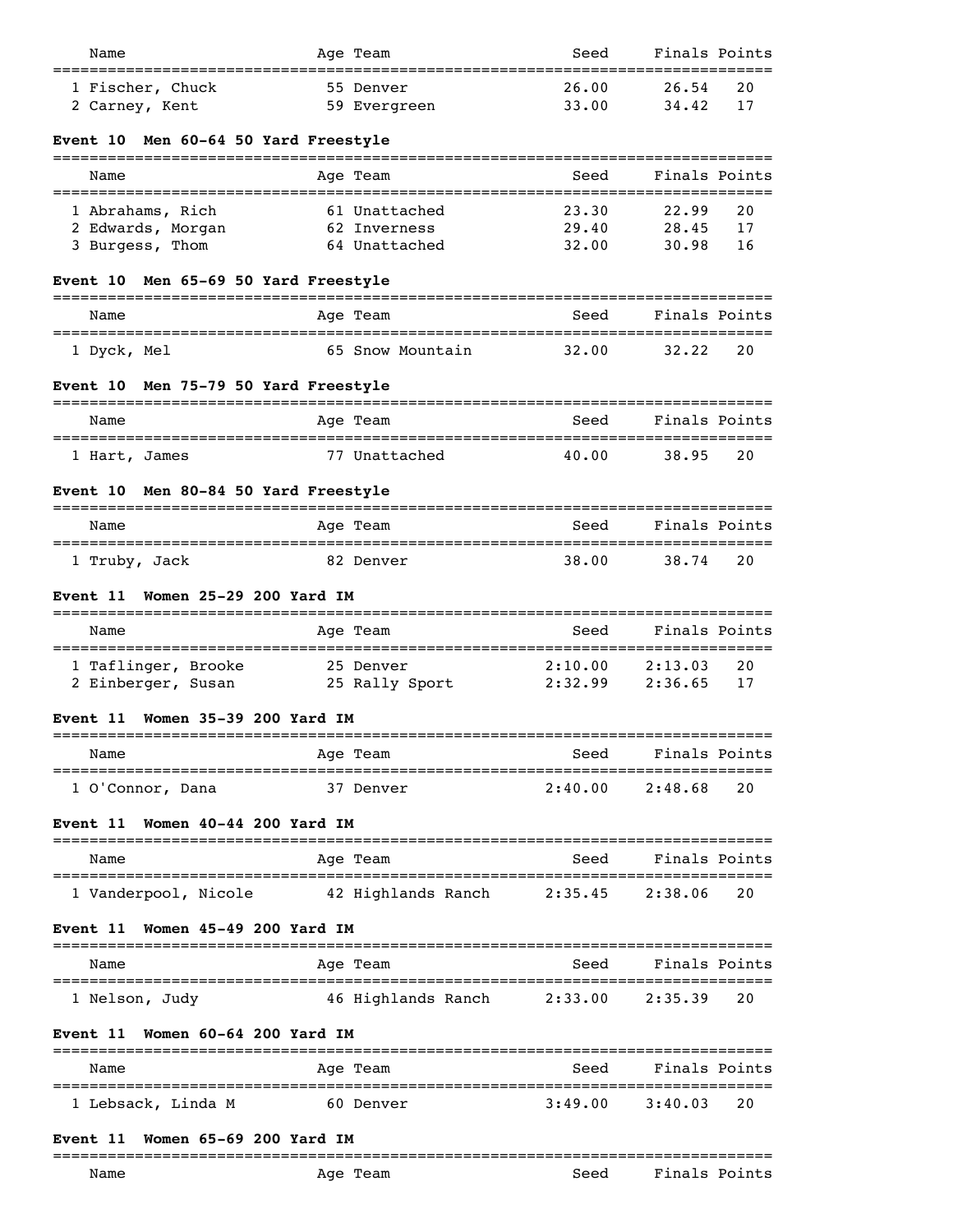| 1 Dyck, Grace                                                          | 65 Snow Mountain                                            | 4:00.00            | 3:45.18                                | 20       |
|------------------------------------------------------------------------|-------------------------------------------------------------|--------------------|----------------------------------------|----------|
| Men 35-39 200 Yard IM<br>Event 12                                      |                                                             |                    |                                        |          |
| Name                                                                   | Age Team                                                    | Seed               | Finals Points                          |          |
| -- Seigel, Joel                                                        | 35 Denver Athletic                                          | 2:08.25            | DO.                                    |          |
| Men 40-44 200 Yard IM<br>Event 12                                      |                                                             |                    |                                        |          |
| Name                                                                   | Age Team                                                    | Seed               | Finals Points                          |          |
| 1 Cox, Randy                                                           | 44 Boulder                                                  | 2:12.00            | 2:11.53                                | 20       |
| 2 Evans, Tom<br>3 Ellis, Craig                                         | 41 Denver Athletic 2:30.00<br>44 North Jeffco               | NΤ                 | 2:35.05<br>2:54.89                     | 17<br>16 |
| Men 45-49 200 Yard IM<br>Event 12                                      |                                                             |                    |                                        |          |
| Name                                                                   | Age Team                                                    | Seed               | Finals Points                          |          |
| 1 Young, David                                                         | -----------<br>49 Green Mountain                            | 2:20.00            | :==========================<br>2:28.41 | 20       |
| 2 Haldeman, David                                                      | 49 Broomfield                                               | 2:38.00            | 2:52.56                                | 17       |
| Men 50-54 200 Yard IM<br>Event 12                                      |                                                             |                    |                                        |          |
| Name                                                                   | Age Team                                                    | Seed               | Finals Points                          |          |
| -- De Seguin, Michael                                                  | 53 Unattached                                               | 2:30.00            | <sub>DO</sub>                          |          |
|                                                                        | 50 Inverness                                                | 2:22.00            | DO.                                    |          |
| -- Nolte, Christopher                                                  |                                                             |                    |                                        |          |
|                                                                        | Women 18-24 100 Yard Freestyle Fly, Back & Breast           |                    |                                        |          |
| Name                                                                   | Age Team                                                    | Seed               | Finals Points                          |          |
| 1 Shethar, Anna E                                                      | 21 Unattached                                               | 1:36.72            | 2:34.72                                | 20       |
|                                                                        | Women 25-29 100 Yard Freestyle Fly, Back & Breast           |                    |                                        |          |
| Name                                                                   | Age Team                                                    | Seed               | Finals Points                          |          |
| :===================                                                   | 1 Connally, Jessica and 27 Colorado Springs 1:17.00 1:18.19 | ----------         |                                        | 20       |
|                                                                        | Women 30-34 100 Yard Freestyle Fly, Back & Breast           |                    |                                        |          |
| Name                                                                   | Age Team                                                    | Seed               | Finals Points                          |          |
| 1 Luellen, Katie                                                       | 33 Denver                                                   | 1:03.50            | ==================<br>1:05.74          | 20       |
| 2 Noonan, Heather<br>3 Barker, Heather                                 | 32 Denver<br>33 Thornton                                    | 1:18.25<br>1:26.17 | 1:21.26<br>1:25.22                     | 17<br>16 |
|                                                                        | Women 35-39 100 Yard Freestyle Fly, Back & Breast           |                    |                                        |          |
| Name                                                                   | Age Team                                                    | Seed               | Finals Points                          |          |
| 1 Moen, Teri                                                           | 38 Denver                                                   | 1:03.80            | 1:04.24                                | 20       |
| 2 Dodrill, Donna                                                       | 37 Lafayette                                                | 1:17.79            | 1:17.24                                | 17       |
| <b>Event 13</b><br>Event 13<br>Event 13<br>Event 13<br><b>Event 13</b> | Women 40-44 100 Yard Freestyle Fly, Back & Breast           |                    |                                        |          |
| Name                                                                   | Age Team                                                    | Seed<br>---------  | Finals Points                          |          |
| 1 Horn, Kris<br>2 Campbell, Ellen                                      | 44 Green Mountain<br>43 Inverness                           | 1:15.00<br>1:16.50 | 1:16.65<br>1:17.54                     | 20<br>17 |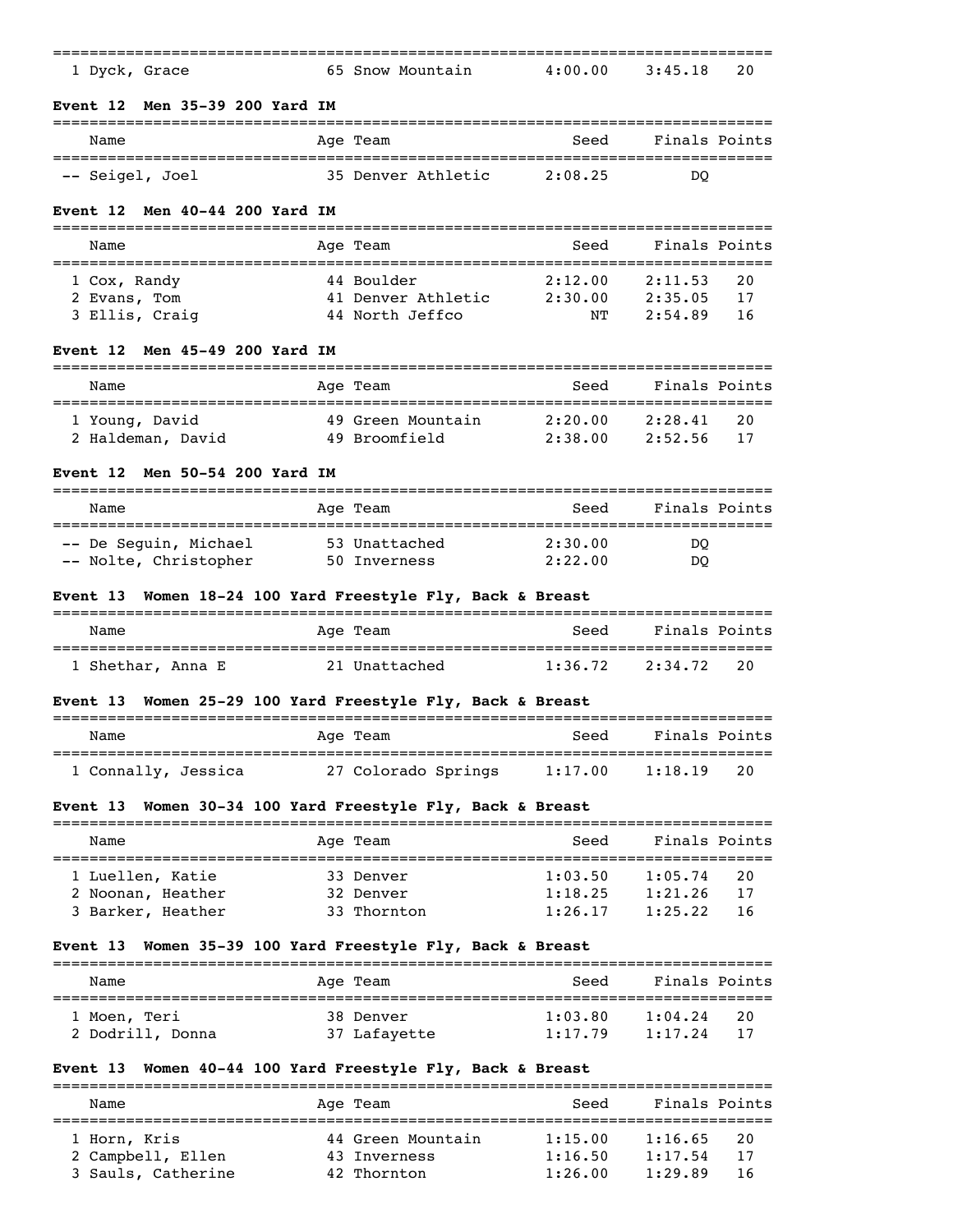## **Event 13 Women 45-49 100 Yard Freestyle Fly, Back & Breast**

| Name                | Age Team          | Seed    | Finals Points |
|---------------------|-------------------|---------|---------------|
|                     |                   |         |               |
| 1 Dullea, Melanie F | 45 South Suburban | 1:15.00 | 1:13.69<br>20 |
| 2 Crouch, Kim       | 45 Rally Sport    | 1:17.00 | 1:14.71<br>17 |
| 3 Bergen, Michelle  | 45 Denver         | 1:18.00 | 1:18.85<br>16 |
| 4 Nolte, Susan      | 45 Inverness      | 1:34.00 | 1:33.13<br>15 |

## **Event 13 Women 50-54 100 Yard Freestyle Fly, Back & Breast**

| Name                            | Age Team                        | Seed               | Finals Points                    |
|---------------------------------|---------------------------------|--------------------|----------------------------------|
| 1 Swan, Laurie<br>2 Laney, Judy | 53 Highlands Ranch<br>54 Denver | 1:30.00<br>1:40.00 | 1:28.48<br>-20<br>1:40.74<br>-17 |

# **Event 13 Women 55-59 100 Yard Freestyle Fly, Back & Breast**

| Name               | Age Team  | Finals Points<br>Seed    |
|--------------------|-----------|--------------------------|
| . Dunning, Melissa | 57 Denver | 20<br>1:20.00<br>1:41.04 |

## **Event 13 Women 60-64 100 Yard Freestyle Fly, Back & Breast**

| Name           | Age Team          | Seed    | Finals Points |
|----------------|-------------------|---------|---------------|
| 1 Wise, Louise | 64 Green Mountain | 1:45.00 | 20<br>1:44.82 |

## **Event 13 Women 65-69 100 Yard Freestyle Fly, Back & Breast**

| Name           | Age Team         | Seed    | Finals Points |
|----------------|------------------|---------|---------------|
|                |                  |         |               |
| -- Dyck, Grace | 65 Snow Mountain | 1:50.00 | DO            |

# **Event 13 Women 70-74 100 Yard Freestyle Fly, Back & Breast**

| Name           | Age Team     | Seed    | Finals Points |
|----------------|--------------|---------|---------------|
| 1 Ryman, Donna | 70 Inverness | 1:50.00 | 20<br>1:48.30 |

## **Event 14 Men 18-24 100 Yard Freestyle Fly, Back & Breast**

| Name              | Age Team          | Seed    | Finals Points  |  |
|-------------------|-------------------|---------|----------------|--|
| 1 Ko, Scott       | 23 Broomfield     | 1:00.00 | 1:00.78<br>20  |  |
| 2 Lang, Matthew E | 24 Green Mountain | 1:04.66 | 1:02.79<br>-17 |  |

## **Event 14 Men 25-29 100 Yard Freestyle Fly, Back & Breast**

| Name               | Age Team      | Seed    | Finals Points |  |
|--------------------|---------------|---------|---------------|--|
| 1 Caswell, Ian     | 28 Broomfield | 57.50   | 55.98<br>20   |  |
| 2 Juliano, Kevin   | 27 Thornton   | 56.90   | 1:00.05<br>17 |  |
| 3 Levine, Nicholas | 25 Inverness  | 1:04.32 | 1:06.35<br>16 |  |

## **Event 14 Men 30-34 100 Yard Freestyle Fly, Back & Breast**

| Name                                |  | Age Team                       | Seed               | Finals Points  |           |
|-------------------------------------|--|--------------------------------|--------------------|----------------|-----------|
| 1 Welting, Evan<br>2 Cummins, Scott |  | 32 Unattached<br>31 Unattached | 1:02.22<br>1:03.10 | 58.48<br>59.58 | 20<br>-17 |

#### **Event 14 Men 35-39 100 Yard Freestyle Fly, Back & Breast**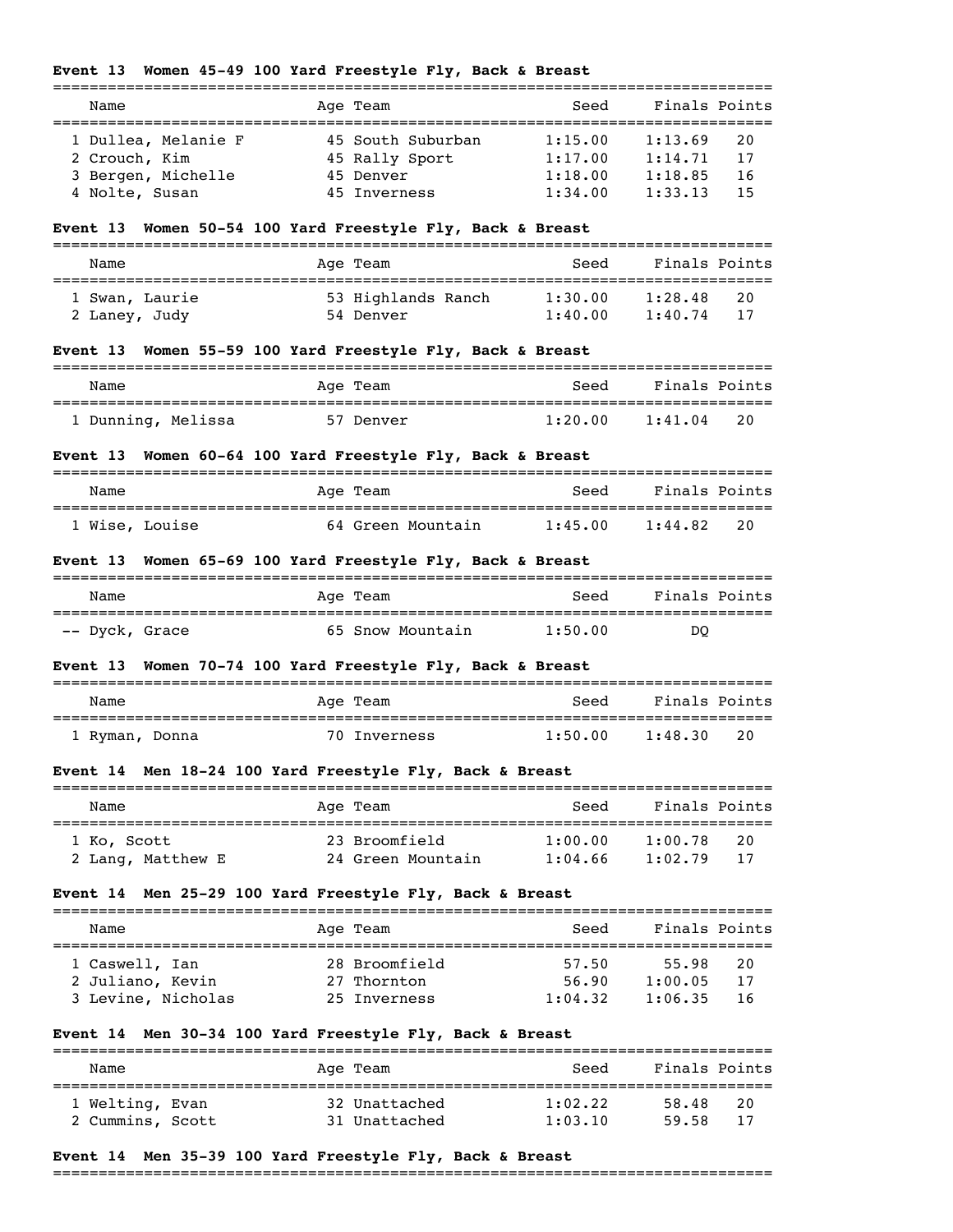| Name<br>======                                                       | Age Team<br>===============                                | Seed                        | Finals Points                              |
|----------------------------------------------------------------------|------------------------------------------------------------|-----------------------------|--------------------------------------------|
| 1 Smith, Robbert-Paul A<br>2 Hoftiezer, Scott H<br>-- Shannon, Brian | 37 Boulder<br>36 Denver Athletic<br>39 Thornton            | 53.00<br>1:06.00<br>1:13.00 | 58.01<br>20<br>1:07.30<br>17<br>DO.        |
| Event 14 Men 40-44 100 Yard Freestyle Fly, Back & Breast             |                                                            |                             |                                            |
| Name                                                                 | Age Team                                                   | Seed                        | Finals Points                              |
| 1 Tsachiya, Brian                                                    | 42 Boulder                                                 | 55.00                       | 56.63<br>20                                |
| Event 14 Men 45-49 100 Yard Freestyle Fly, Back & Breast             |                                                            |                             |                                            |
| Name                                                                 | Age Team                                                   | Seed                        | Finals Points                              |
| 1 O'Keeffe, John                                                     | 45 Broomfield                                              | 1:22.00                     | 1:23.00<br>20                              |
| Event 14 Men 50-54 100 Yard Freestyle Fly, Back & Breast             |                                                            |                             |                                            |
| Name                                                                 | Age Team                                                   |                             | Seed Finals Points                         |
| 1 Benson, Stan<br>2 Heins, Don                                       | 53 Boulder<br>52 Broomfield                                | 1:10.00<br>1:31.00          | 1:10.24<br>20<br>1:33.15<br>17             |
| Event 14 Men 55-59 100 Yard Freestyle Fly, Back & Breast             |                                                            |                             |                                            |
| Name                                                                 | Age Team                                                   | Seed                        | Finals Points                              |
| 1 Fischer, Chuck<br>2 Orendorff, Michael                             | 55 Denver<br>55 Pueblo                                     | 1:13.00                     | 1:16.92<br>20<br>$1:37.00$ $1:36.19$<br>17 |
| Event 14 Men 60-64 100 Yard Freestyle Fly, Back & Breast             |                                                            |                             |                                            |
| Name                                                                 | Age Team                                                   | Seed                        | Finals Points                              |
| 1 Burson, Bill                                                       | 61 South Suburban $1:20.00$<br>$64$ Francesco              |                             | 20<br>1:23.12                              |
| 2 Tobin, John                                                        | 64 Evergreen                                               | 1:29.00                     | 1:30.80<br>17                              |
| 3 Burgess, Thom                                                      | 64 Unattached                                              | 1:30.00                     | 1:32.45<br>16                              |
| 4 Edwards, Morgan                                                    | 62 Inverness                                               |                             | $1:42.60$ $1:38.14$ 15                     |
| -- Abbott, Bill                                                      | 60 Inverness                                               | 1:08.00                     | DQ                                         |
| -- Abrahams, Rich                                                    | 61 Unattached                                              | 1:00.00                     | DQ                                         |
| Event 14 Men 70-74 100 Yard Freestyle Fly, Back & Breast             |                                                            |                             |                                            |
| Name                                                                 | Age Team                                                   | Seed                        | Finals Points                              |
| 1 Patten, Bob<br>2 Plummer, Mark                                     | 72 Denver Athletic 1:30.00 1:28.16<br>70 Inverness 1:46.10 |                             | 20<br>1:50.62<br>17                        |
| Event 14 Men 75-79 100 Yard Freestyle Fly, Back & Breast             |                                                            |                             |                                            |
| Name                                                                 | Age Team                                                   | Seed                        | Finals Points                              |
|                                                                      |                                                            |                             |                                            |
| 1 Hart, James                                                        | 77 Unattached                                              | 2:00.00                     | 1:46.89<br>20                              |
| Event 15 Women 25-29 50 Yard Freestyle Fly, Back & Breast            |                                                            |                             |                                            |
| Name                                                                 | Age Team                                                   | Seed                        | Finals Points                              |
|                                                                      | 1 Mills, Courtney 28 Denver Athletic 26.90                 |                             | 36.33<br>20                                |

# **Event 15 Women 30-34 50 Yard Freestyle Fly, Back & Breast**

===============================================================================

2 Menzie, Kristin 29 Denver 37.00 40.30 17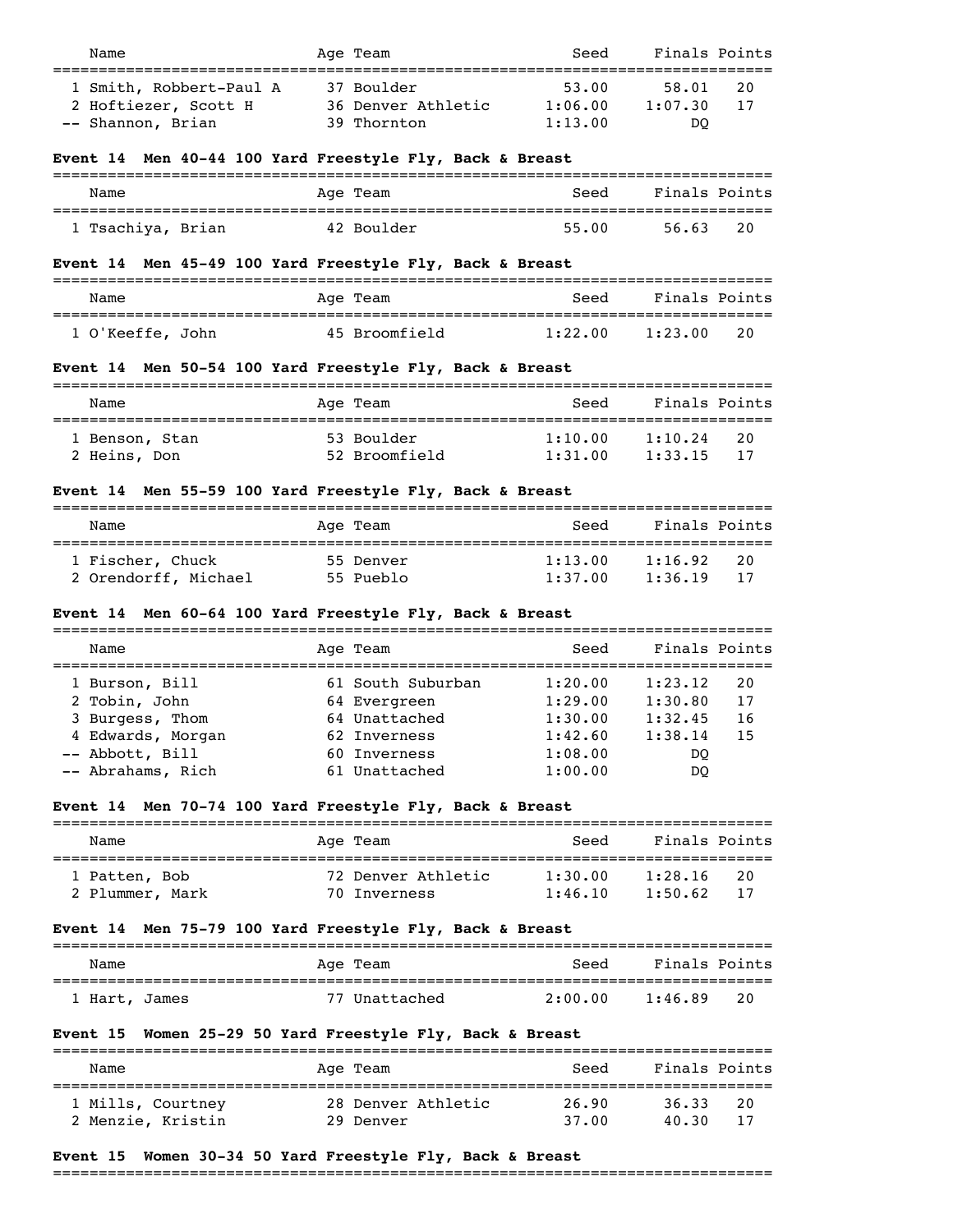| Name             | Age Team  | Seed  | Finals Points |  |
|------------------|-----------|-------|---------------|--|
| 1 Luellen, Katie | 33 Denver | 30.00 | 20<br>30.87   |  |
|                  |           |       |               |  |

## **Event 15 Women 35-39 50 Yard Freestyle Fly, Back & Breast**

| Name              | Age Team        | Seed  | Finals Points |    |
|-------------------|-----------------|-------|---------------|----|
| 1 Moen, Teri      | 38 Denver       | 28.80 | 28.93         | 20 |
| 2 O'Connor, Dana  | 37 Denver       | 29.50 | 31.91         | 17 |
| 3 Keaton, Heather | 37 Fort Collins | 32.40 | 33.31         | 16 |
| 4 Eden, Kim       | 38 Fort Collins | 33.00 | 34,30         | 15 |
| 5 Zarou, Kate     | 38 Denver       | 35.00 | 34.58         | 14 |

# **Event 15 Women 40-44 50 Yard Freestyle Fly, Back & Breast**

| Name                                                                                                  | Age Team                                                                     | Seed                                      | Finals Points                                                           |
|-------------------------------------------------------------------------------------------------------|------------------------------------------------------------------------------|-------------------------------------------|-------------------------------------------------------------------------|
| 1 Von Der Lippe, Susan<br>2 Hagadorn, Heather<br>3 Riner, Betsy<br>4 Sauls, Catherine<br>5 Horn, Kris | 41 Loveland<br>42 Denver<br>40 Inverness<br>42 Thornton<br>44 Green Mountain | 26.50<br>34.00<br>36.00<br>36.00<br>36.00 | 26.13<br>20<br>17<br>32.94<br>33.35<br>16<br>15<br>36.92<br>39.37<br>14 |
| 6 Meeks, Patti<br>7 Clapp, Christine                                                                  | 42 Green Mountain<br>40 Inverness                                            | 50.00<br>52.00                            | 13<br>42.13<br>12.<br>52.55                                             |

## **Event 15 Women 45-49 50 Yard Freestyle Fly, Back & Breast**

| Name               | Age Team      | Seed  | Finals Points |
|--------------------|---------------|-------|---------------|
|                    |               |       |               |
| 1 Fletcher, Lynne  | 46 Inverness  | 38.50 | 37.04<br>20   |
| 2 Sortwell, Andrea | 47 Broomfield | 50.02 | 49.60<br>-17  |

## **Event 15 Women 55-59 50 Yard Freestyle Fly, Back & Breast**

| Name              | Age Team  | Seed  | Finals Points |
|-------------------|-----------|-------|---------------|
| 1 Prall, Winifred | 59 Denver | 48.00 | 20<br>47.27   |

# **Event 16 Men 18-24 50 Yard Freestyle Fly, Back or Breast**

| Name             | Age Team      | Seed  | Finals Points |
|------------------|---------------|-------|---------------|
| 1 Dawson, Alex   | 23 Unattached | 25.00 | 20<br>25.10   |
| 2 Shanks, Andrew | 23 Unattached | 33.00 | 17<br>31.52   |

# **Event 16 Men 25-29 50 Yard Freestyle Fly, Back or Breast**

| Name             | Age Team  | Seed  | Finals Points |
|------------------|-----------|-------|---------------|
| 1 Johnson, Brett | 27 Denver | 29.00 | 20<br>29.41   |

# **Event 16 Men 30-34 50 Yard Freestyle Fly, Back or Breast**

| Name            | Aqe Team      | Seed  | Finals Points |  |
|-----------------|---------------|-------|---------------|--|
|                 |               |       |               |  |
| 1 Hughes, David | 32 Unattached | 24.75 | 20<br>25.44   |  |

# **Event 16 Men 35-39 50 Yard Freestyle Fly, Back or Breast**

| Name                    | Age Team   | Seed  | Finals Points |
|-------------------------|------------|-------|---------------|
| 1 Smith, Robbert-Paul A | 37 Boulder | 25.40 | 20<br>25.49   |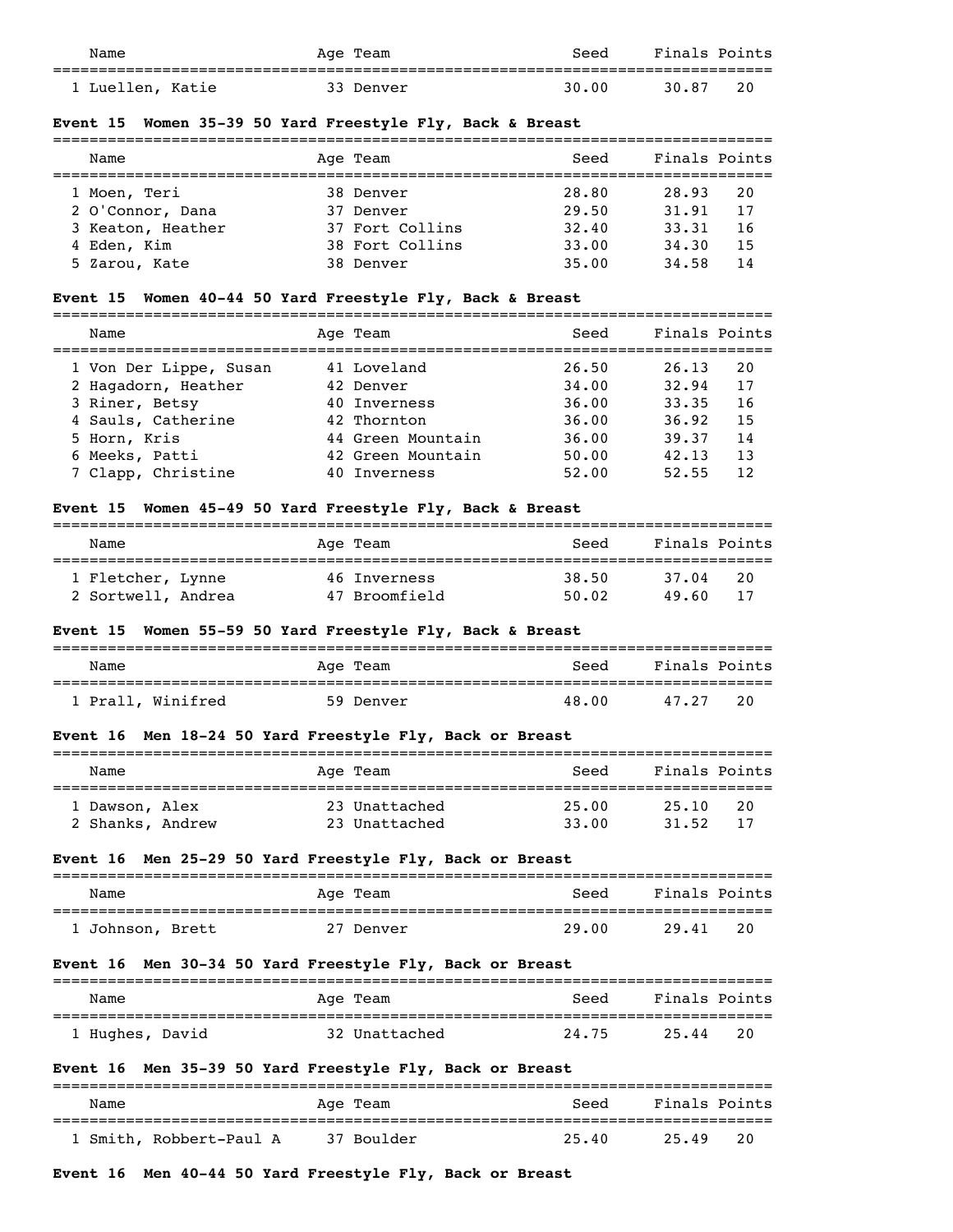| Name                          | Age Team                                                                          | Seed           | Finals Points              |
|-------------------------------|-----------------------------------------------------------------------------------|----------------|----------------------------|
| 1 Cox, Randy<br>2 Hoyt, Brian | 44 Boulder<br>40 Thornton                                                         | 30.50<br>31.00 | 30.10<br>20<br>17<br>32.53 |
| 3 Ellis, Craig                | 44 North Jeffco                                                                   | NΤ             | 36.10<br>16                |
|                               | - 그 그는 다른 아주 그 지도 지을 보는 모습 때 그 다 보니 그 그는 다 보니 그 그 그 그 그 그 그 그 그 그 그 그 그 그 그 그 그 그 |                |                            |

#### **Event 16 Men 45-49 50 Yard Freestyle Fly, Back or Breast**

| Name                             | Age Team                          | Seed        | Finals Points               |  |
|----------------------------------|-----------------------------------|-------------|-----------------------------|--|
| 1 Lehrer, Mark<br>2 Powell, Andy | 49 Colorado Stars<br>49 Foothills | NΤ<br>45.00 | 29.06<br>20<br>-17<br>40.11 |  |
| 3 Kelly, John                    | 45 Lafayette                      | 42.00       | 42.36<br>-16                |  |

# **Event 16 Men 50-54 50 Yard Freestyle Fly, Back or Breast**

| Name              | Age Team     | Seed  | Finals Points |  |
|-------------------|--------------|-------|---------------|--|
| 1 Strobel, Barney | 51 Inverness | 30.78 | 20<br>30.37   |  |

## **Event 16 Men 55-59 50 Yard Freestyle Fly, Back or Breast**

| Name           | Age Team     | Seed  | Finals Points |
|----------------|--------------|-------|---------------|
| 1 Carney, Kent | 59 Evergreen | 35.00 | 20<br>37.68   |

## **Event 16 Men 60-64 50 Yard Freestyle Fly, Back or Breast**

| Name           | Age Team     | Seed  | Finals Points |  |
|----------------|--------------|-------|---------------|--|
| ' Abbott, Bill | 60 Inverness | 29.00 | 20<br>29.67   |  |

## **Event 16 Men 75-79 50 Yard Freestyle Fly, Back or Breast**

| Name          | Age Team      | Seed  | Finals Points |
|---------------|---------------|-------|---------------|
| 1 Hart, James | 77 Unattached | 48.00 | 20<br>47.71   |

# **Event 16 Men 80-84 50 Yard Freestyle Fly, Back or Breast**

| Name           | Age Team  | Seed  | Finals Points |
|----------------|-----------|-------|---------------|
| -- Truby, Jack | 82 Denver | 41.00 | DO            |

## **Event 17 Women 18-24 200 Yard Freestyle Fly, Back or Breast**

| Name            | Age Team            | Seed    | Finals Points   |
|-----------------|---------------------|---------|-----------------|
| 1 Dixon, Laurie | 19 Colorado Springs | 3:15.00 | - 20<br>3:01.00 |

# **Event 17 Women 25-29 200 Yard Freestyle Fly, Back or Breast**

| Name                                       | Age Team                         | Seed               | Finals Points                  |
|--------------------------------------------|----------------------------------|--------------------|--------------------------------|
| 1 Taflinger, Brooke<br>2 Connally, Jessica | 25 Denver<br>27 Colorado Springs | 2:12.00<br>2:47.00 | 2:15.55<br>20<br>2:49.60<br>17 |

# **Event 17 Women 30-34 200 Yard Freestyle Fly, Back or Breast**

| Name              | Age Team    | Seed    | Finals Points |
|-------------------|-------------|---------|---------------|
| 1 Barker, Heather | 33 Thornton | 3:06.69 | 20<br>3:04.59 |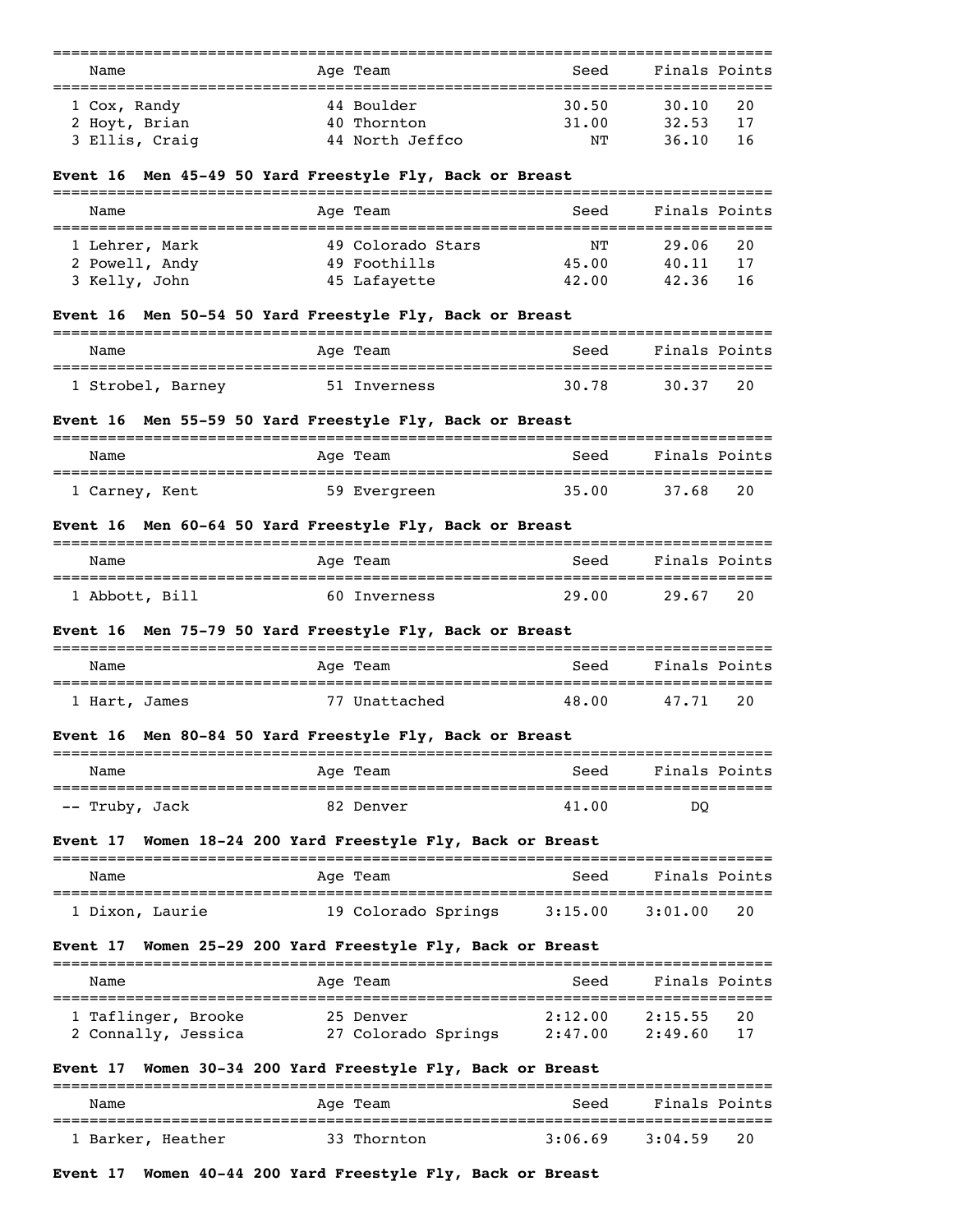| Name<br>___________<br>========================                   | Age Team                                           | Seed                                          | Finals Points                                                        |
|-------------------------------------------------------------------|----------------------------------------------------|-----------------------------------------------|----------------------------------------------------------------------|
| 1 Vanderpool, Nicole<br>2 Campbell, Ellen<br>3 Crino, Heide       | 42 Highlands Ranch<br>43 Inverness<br>40 Inverness | 2:35.55<br>2:50.00<br>3:10.69                 | =================<br>2:38.40<br>20<br>2:50.43<br>17<br>3:15.54<br>16 |
| Event 17 Women 45-49 200 Yard Freestyle Fly, Back or Breast       |                                                    |                                               |                                                                      |
| Name                                                              | Age Team                                           | Seed                                          | Finals Points                                                        |
| 1 Nelson, Judy<br>2 Nolte, Susan                                  | 46 Highlands Ranch<br>45 Inverness                 | 2:30.00<br>3:15.00                            | 2:35.70<br>20<br>3:18.30<br>17                                       |
| Event 17  Women 50-54 200 Yard Freestyle Fly, Back or Breast      |                                                    |                                               |                                                                      |
| Name                                                              | Age Team                                           | Seed                                          | Finals Points                                                        |
| 1 Pyle, Rebecca<br>2 Swan, Laurie                                 | 51 South Suburban<br>53 Highlands Ranch 3:15.00    | 3:02.00                                       | 3:03.47<br>20<br>3:06.68<br>17                                       |
| Event 17 Women 60–64 200 Yard Freestyle Fly, Back or Breast       |                                                    |                                               |                                                                      |
| Name                                                              | Age Team                                           | Seed                                          | Finals Points                                                        |
| 1 Lebsack, Linda M                                                | 60 Denver                                          | 4:10.00                                       | 3:51.63<br>20                                                        |
| Event 17  Women 70–74 200 Yard Freestyle Fly, Back or Breast      |                                                    |                                               |                                                                      |
| Name                                                              | Age Team                                           | Seed                                          | Finals Points                                                        |
| =================================<br>1 Hertzberg, Ruth            | 74 Unattached                                      | ==================================<br>5:15.00 | 4:24.87<br>20                                                        |
| <b>Event 18  Men 25–29 200 Yard Freestyle Fly, Back or Breast</b> |                                                    |                                               |                                                                      |
| Name                                                              | Age Team                                           | Seed                                          | Finals Points                                                        |
| =====================================<br>1 Stanchak, Michael      | 25 Denver                                          | 2:28.30                                       | ===========================<br>2:27.00<br>20                         |
| <b>Event 18 Men 45-49 200 Yard Freestyle Fly, Back or Breast</b>  |                                                    |                                               |                                                                      |
| Name<br>=====================================                     | Age Team                                           | Seed                                          | Finals Points                                                        |
| 1 Young, David<br>2 O'Keeffe, John                                | 49 Green Mountain<br>45 Broomfield                 | 2:30.00<br>3:11.00                            | 2:42.51<br>20<br>17<br>3:18.79                                       |
| Event 18 Men 50-54 200 Yard Freestyle Fly, Back or Breast         |                                                    |                                               |                                                                      |
| Name                                                              | Age Team                                           | Seed                                          | Finals Points                                                        |
| 1 Heins, Don                                                      | 52 Broomfield                                      | 3:30.80                                       | 3:33.78<br>20                                                        |
| Event 18  Men 55-59 200 Yard Freestyle Fly, Back or Breast        |                                                    |                                               |                                                                      |
| Name<br>=================================                         | Age Team                                           | Seed<br>:=====================                | Finals Points                                                        |
| 1 Fischer, Chuck                                                  | 55 Denver                                          | 2:27.00                                       | 2:32.37<br>20                                                        |
| <b>Event 18  Men 70–74 200 Yard Freestyle Fly, Back or Breast</b> | ======================                             |                                               |                                                                      |
| Name                                                              | Age Team                                           | Seed                                          | Finals Points                                                        |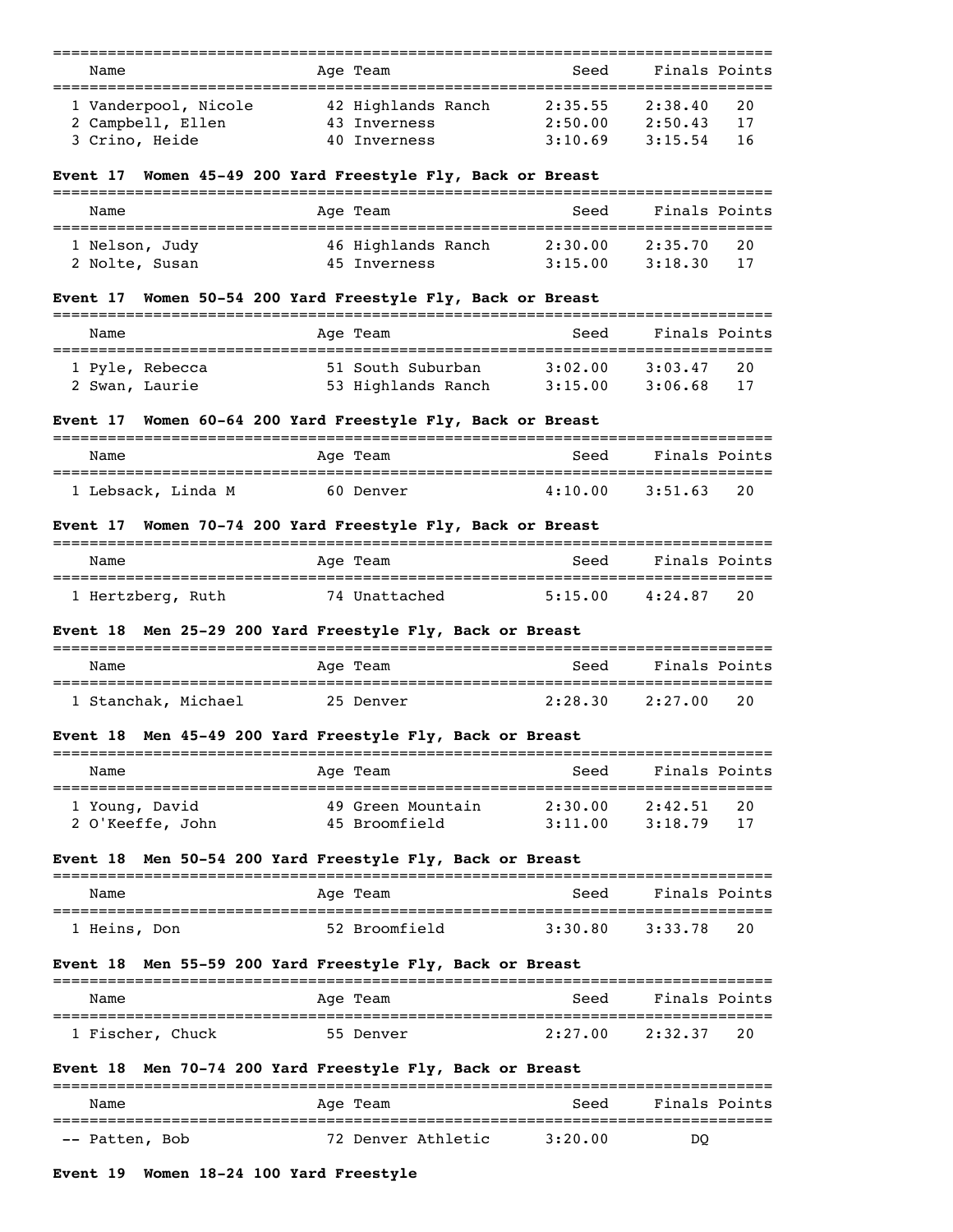| Name                                                       |           | Age Team                    | Seed    | Finals Points |    |
|------------------------------------------------------------|-----------|-----------------------------|---------|---------------|----|
| ==================================<br>1 Chmielewski, Katie |           | 23 Unattached               | 59.80   | 1:00.86       | 20 |
| 2 Dixon, Laurie                                            |           | 19 Colorado Springs 1:10.00 |         | 1:05.95       | 17 |
|                                                            |           |                             |         |               |    |
| 3 Shethar, Anna E                                          |           | 21 Unattached               | 2:00.89 | 1:53.02       | 16 |
| Event 19 Women 25-29 100 Yard Freestyle                    |           |                             |         |               |    |
| Name                                                       |           | Age Team                    | Seed    | Finals Points |    |
| 1 Einberger, Susan                                         |           | 25 Rally Sport              | 1:02.19 | 1:02.62       | 20 |
| Event 19 Women 30-34 100 Yard Freestyle                    |           |                             |         |               |    |
| Name                                                       |           | Age Team                    | Seed    | Finals Points |    |
| 1 Luellen, Katie                                           | 33 Denver |                             | 58.00   | 58.26         | 20 |
| 2 Blevins, Noell                                           |           | 33 Inverness 1:35.00        |         | 1:25.37       | 17 |
| Event 19 Women 35-39 100 Yard Freestyle                    |           |                             |         |               |    |
| ---------------------------------                          |           |                             |         |               |    |
| Name                                                       |           | Age Team                    | Seed    | Finals Points |    |
| 1 Moen, Teri                                               |           | 38 Denver                   | 57.90   | 58.97         | 20 |
| 2 Keaton, Heather                                          |           | 37 Fort Collins 1:03.20     |         | 1:04.43       | 17 |
| 3 Zarou, Kate                                              |           | 38 Denver                   | 1:05.00 | 1:06.37       | 16 |
| 4 Dodrill, Donna                                           |           | 37 Lafayette                | 1:06.75 | 1:06.74       | 15 |
| -- Gadd-Siegel, Cecilia 35 Denver Athletic                 |           |                             | 56.25   | DQ            |    |
| Event 19 Women 40-44 100 Yard Freestyle                    |           |                             |         |               |    |
| Name                                                       |           | Age Team                    | Seed    | Finals Points |    |
| 1 Hagadorn, Heather                                        | 42 Denver |                             | 1:03.10 | 1:01.76       | 20 |
| 2 Dobler, Julie                                            |           | 40 Inverness                | 1:16.00 | 1:12.37       | 17 |
| 3 Meeks, Patti                                             |           | 42 Green Mountain           | 1:23.00 | 1:19.99       | 16 |
| Event 19 Women 45-49 100 Yard Freestyle                    |           |                             |         |               |    |
| ==================================<br>Name                 |           | Age Team                    | Seed    | Finals Points |    |
| 1 Garnier, Kathy                                           |           | 46 Inverness                | 59.50   | 56.88         | 20 |
| 2 Crouch, Kim                                              |           | 45 Rally Sport              | 59.00   | 59.72         | 17 |
| 3 Bergen, Michelle                                         |           | 45 Denver                   | 1:05.00 | 1:06.22       | 16 |
| 4 Sortwell, Andrea                                         |           | 47 Broomfield               | 1:21.44 | 1:25.04       | 15 |
| Event 19 Women 60-64 100 Yard Freestyle                    |           |                             |         |               |    |
| Name                                                       |           | Age Team                    | Seed    | Finals Points |    |
| 1 Wise, Louise                                             |           | 64 Green Mountain           | 1:23.00 | 1:31.39       | 20 |
| Event 19 Women 70-74 100 Yard Freestyle                    |           |                             |         |               |    |
| Name                                                       |           | Age Team                    | Seed    | Finals Points |    |
| 1 Ryman, Donna                                             |           | 70 Inverness                | 1:40.00 | 1:30.63       | 20 |
| Event 20 Men 18-24 100 Yard Freestyle                      |           |                             |         |               |    |
| Name                                                       |           | Age Team                    | Seed    | Finals Points |    |
|                                                            |           |                             |         |               |    |
| 1 Lang, Matthew E                                          |           | 24 Green Mountain           | 53.36   | 53.18         | 20 |
| 2 Shanks, Andrew                                           |           | 23 Unattached               | 1:10.00 | 1:07.72       | 17 |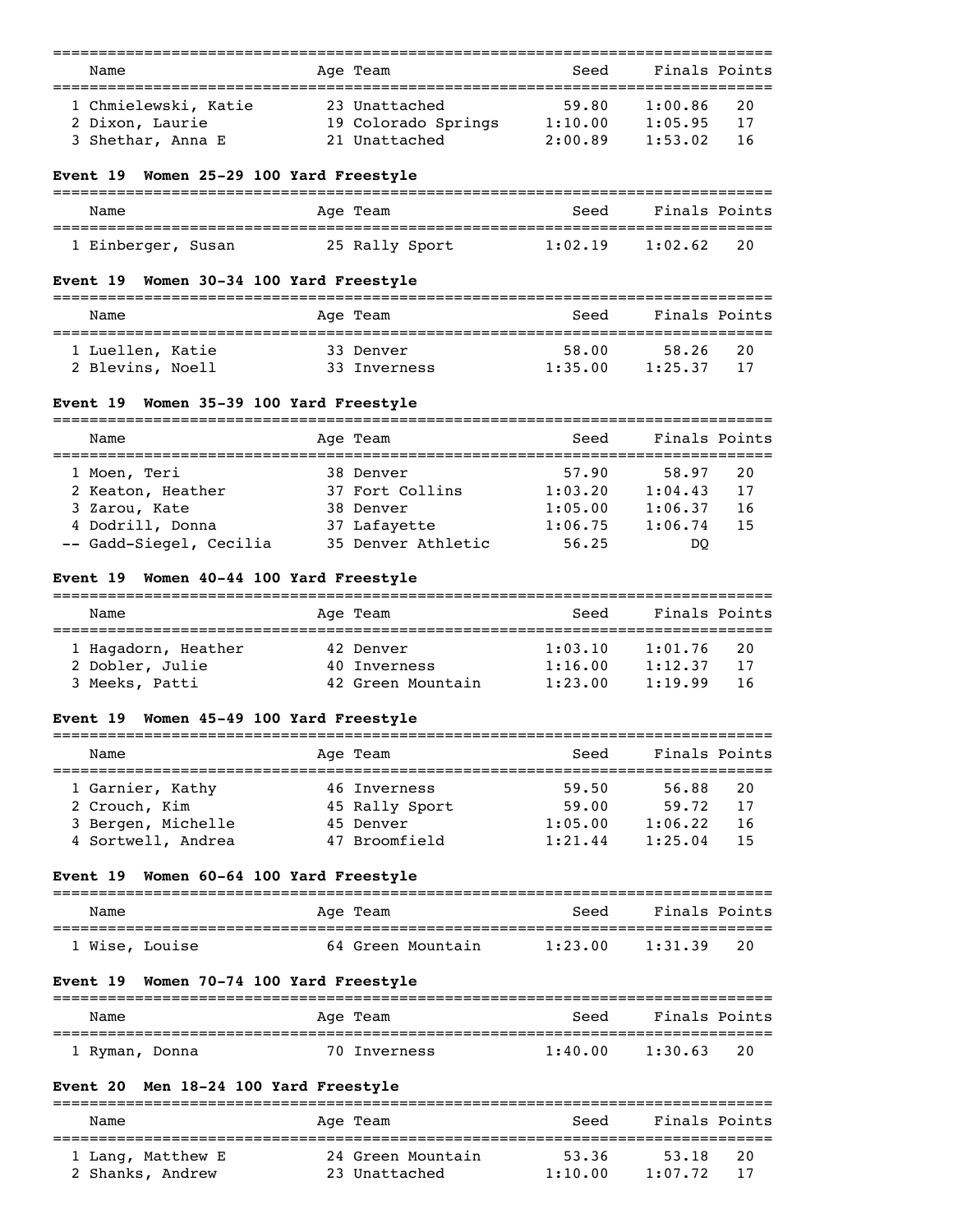## **Event 20 Men 25-29 100 Yard Freestyle**

| Name              | Age Team    | Seed  | Finals Points |
|-------------------|-------------|-------|---------------|
| 1 Johnson, Brett  | 27 Denver   | 57.00 | 57.89<br>20   |
| -- Juliano, Kevin | 27 Thornton | 53.95 | DO            |

## **Event 20 Men 35-39 100 Yard Freestyle**

| Name            | Age Team           | Seed    | Finals Points |
|-----------------|--------------------|---------|---------------|
| 1 Rosinski, Tom | 36 Denver          | 54.00   | 20<br>52.49   |
| 2 Harsh, Shad   | 36 Inverness       | 1:00.00 | 59.66<br>17   |
| -- Seigel, Joel | 35 Denver Athletic | 51.00   | DO            |

# **Event 20 Men 40-44 100 Yard Freestyle**

| Name              | Age Team        | Seed    | Finals Points |    |
|-------------------|-----------------|---------|---------------|----|
| 1 Tsachiya, Brian | 42 Boulder      | 50.00   | 51.44         | 20 |
| 2 Cox, Randy      | 44 Boulder      | 53.00   | 52.84         | 17 |
| 3 Kahl, Steve     | 44 Inverness    | 53.50   | 53.83         | 16 |
| 4 Hoyt, Brian     | 40 Thornton     | 1:00.00 | 1:00.70       | 15 |
| 5 Ellis, Craig    | 44 North Jeffco | NΤ      | 1:07.32       | 14 |

# **Event 20 Men 45-49 100 Yard Freestyle**

## =============================================================================== Name Mage Team Age Team Seed Finals Points

| 1 Brackett, Bill A | 49 Denver         | 53.00   | 52.95   | 20 |
|--------------------|-------------------|---------|---------|----|
| 2 Lehrer, Mark     | 49 Colorado Stars | NΤ      | 59.66   | 17 |
| 3 Powell, Andy     | 49 Foothills      | 1:15.00 | 1:08.82 | 16 |
| 4 Kelly, John      | 45 Lafayette      | 1:20.00 | 1:17.07 | 15 |

# **Event 20 Men 50-54 100 Yard Freestyle**

| Name                                         | Age Team                      | Seed             | Finals Points    |           |
|----------------------------------------------|-------------------------------|------------------|------------------|-----------|
| 1 Nolte, Christopher<br>2 De Seguin, Michael | 50 Inverness<br>53 Unattached | 55.90<br>1:15.00 | 55.39<br>1:07.69 | 20<br>-17 |

# **Event 20 Men 55-59 100 Yard Freestyle**

| Name                 | Age Team  | Seed    | Finals Points  |
|----------------------|-----------|---------|----------------|
| 1 Townsend, Cecil    | 59 Pueblo | 1:03.19 | 20<br>1:02.97  |
| 2 Orendorff, Michael | 55 Pueblo | 1:09.00 | -17<br>1:11.43 |

## **Event 20 Men 60-64 100 Yard Freestyle**

| Name              | Age Team      | Seed  | Finals Points |
|-------------------|---------------|-------|---------------|
| 1 Abrahams, Rich  | 61 Unattached | 54.00 | 20<br>51.55   |
| 2 McCormick, Paul | 60 Boulder    | 57.90 | 57.95<br>-17  |

## **Event 20 Men 65-69 100 Yard Freestyle**

| Name         | Age Team         | Seed    | Finals Points |
|--------------|------------------|---------|---------------|
| -- Dyck, Mel | 65 Snow Mountain | 1:10.00 | DO            |

## **Event 21 Women 30-34 50 Yard Freestyle Fly, Back or Breast**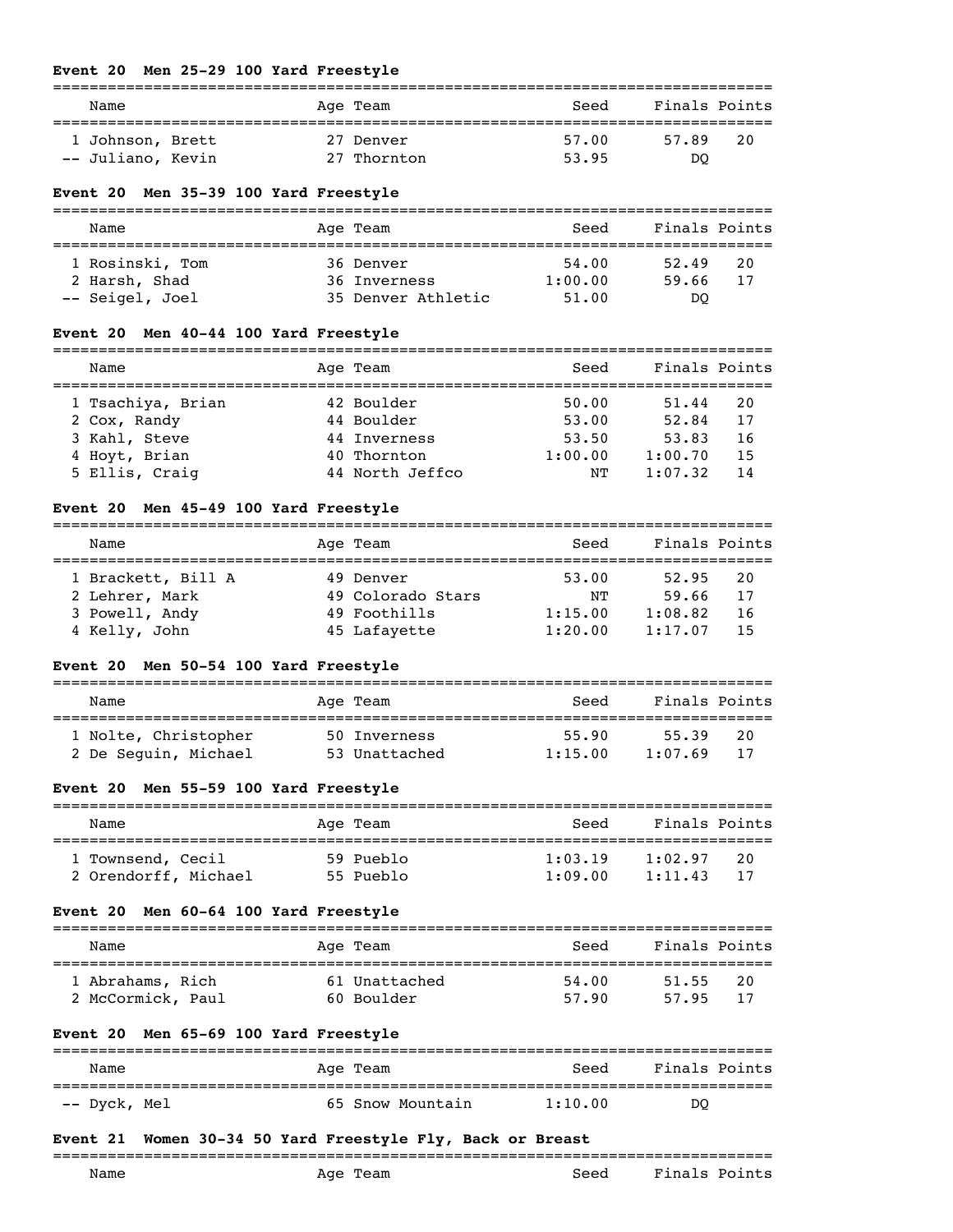| _____           |          |       |           |  |
|-----------------|----------|-------|-----------|--|
| Barker, Heather | Thornton | 40.29 | 20<br>41. |  |

## **Event 21 Women 40-44 50 Yard Freestyle Fly, Back or Breast**

| Name           | Age Team     | Seed  | Finals Points |  |
|----------------|--------------|-------|---------------|--|
| 1 Riner, Betsy | 40 Inverness | 40.00 | 20<br>28.96   |  |

## **Event 21 Women 55-59 50 Yard Freestyle Fly, Back or Breast**

| Name                                    | Age Team               | Seed           | Finals Points              |
|-----------------------------------------|------------------------|----------------|----------------------------|
| 1 Dunning, Melissa<br>2 Prall, Winifred | 57 Denver<br>59 Denver | 55.00<br>49.00 | 44.33<br>20<br>51.78<br>17 |

# **Event 21 Women 65-69 50 Yard Freestyle Fly, Back or Breast**

| Name          | Age Team         | Seed | Finals Points |  |
|---------------|------------------|------|---------------|--|
| 1 Dyck, Grace | 65 Snow Mountain | ΝT   | -20<br>54.31  |  |

## **Event 22 Men 18-24 50 Yard Freestyle Fly, Back or Breast**

| Name                                | Age Team                           | Seed           | Finals Points              |
|-------------------------------------|------------------------------------|----------------|----------------------------|
| 1 Dawson, Alex<br>2 Lang, Matthew E | 23 Unattached<br>24 Green Mountain | 28.00<br>29.97 | 28.36<br>20<br>30.86<br>17 |

## **Event 22 Men 25-29 50 Yard Freestyle Fly, Back or Breast**

| Name           | Age Team      | Seed  | Finals Points |  |
|----------------|---------------|-------|---------------|--|
| 1 Caswell, Ian | 28 Broomfield | 26.50 | 25.08<br>20   |  |

# **Event 22 Men 30-34 50 Yard Freestyle Fly, Back or Breast**

| Name            | Age Team      | Seed  | Finals Points |  |
|-----------------|---------------|-------|---------------|--|
| 1 Hughes, David | 32 Unattached | 24.75 | - 20<br>25.85 |  |

## **Event 22 Men 40-44 50 Yard Freestyle Fly, Back or Breast**

| Name         | Age Team   | Seed  | Finals Points |  |
|--------------|------------|-------|---------------|--|
|              |            |       |               |  |
| 1 Cox, Randy | 44 Boulder | 26.00 | 27.63<br>-20  |  |

# **Event 22 Men 45-49 50 Yard Freestyle Fly, Back or Breast**

| Name            | Age Team      | Seed  | Finals Points |
|-----------------|---------------|-------|---------------|
| Haldeman, David | 49 Broomfield | 31.00 | -20<br>31.82  |

## **Event 22 Men 50-54 50 Yard Freestyle Fly, Back or Breast**

| Name              | Age Team     | Seed  | Finals Points |
|-------------------|--------------|-------|---------------|
| 1 Strobel, Barney | 51 Inverness | 34.05 | 20<br>34,16   |
| 2 Benson, Stan    | 53 Boulder   | 36.00 | -17<br>35.65  |

## **Event 22 Men 55-59 50 Yard Freestyle Fly, Back or Breast**

| Name           | Age Team     | Seed  | Finals Points |
|----------------|--------------|-------|---------------|
| 1 Carney, Kent | 59 Evergreen | 36.00 | 20<br>35.87   |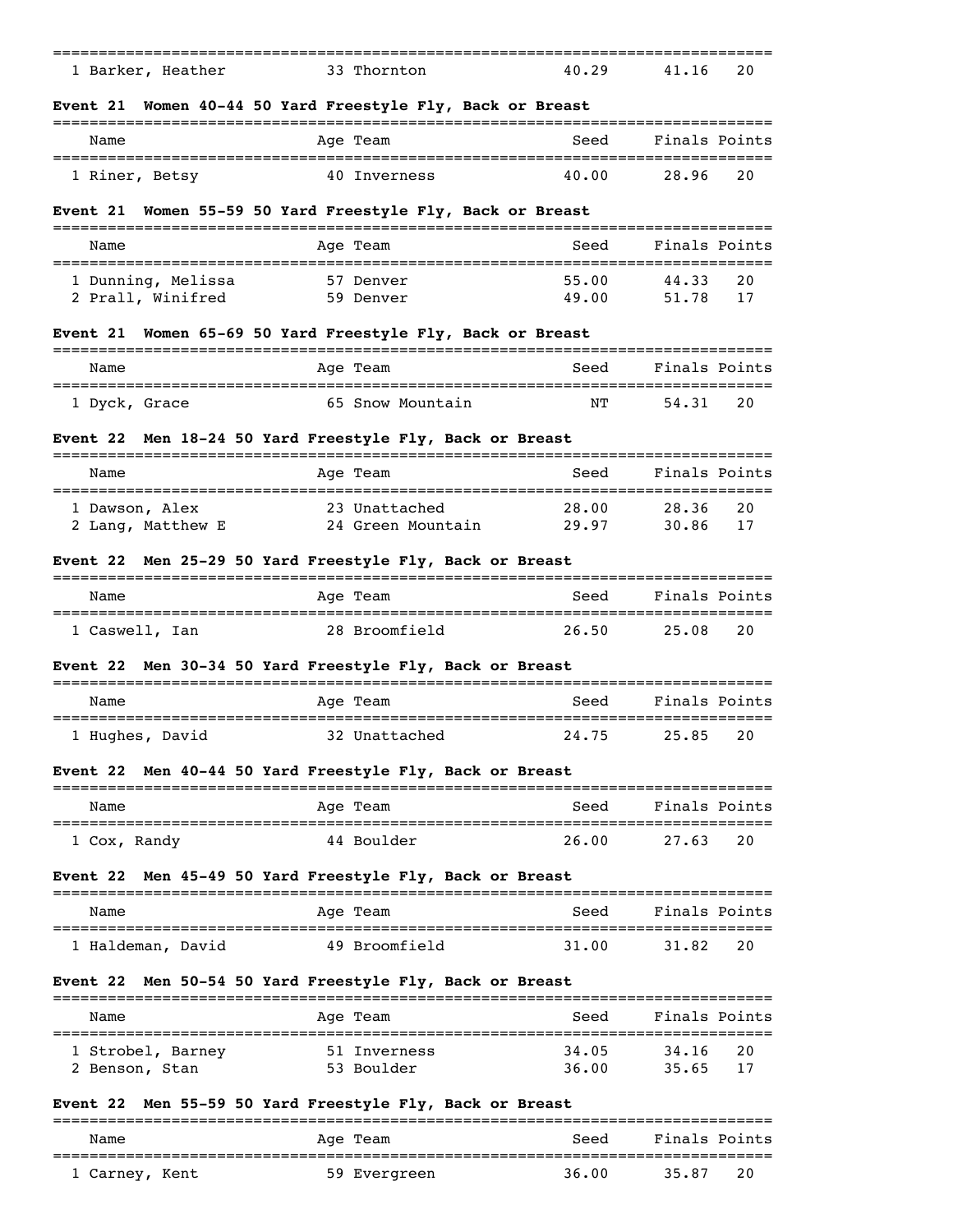# **Event 22 Men 60-64 50 Yard Freestyle Fly, Back or Breast**

| Name              | Age Team      | Seed  | Finals Points |  |
|-------------------|---------------|-------|---------------|--|
|                   |               |       |               |  |
| 1 Tobin, John     | 64 Evergreen  | 35.00 | 37.38<br>20   |  |
| 2 Edwards, Morgan | 62 Inverness  | 39.70 | 38.34<br>17   |  |
| 3 Burgess, Thom   | 64 Unattached | 40.00 | 39.34<br>-16  |  |

# **Event 22 Men 70-74 50 Yard Freestyle Fly, Back or Breast**

| Name                             | Age Team                           | Seed           | Finals Points               |
|----------------------------------|------------------------------------|----------------|-----------------------------|
| 1 Patten, Bob<br>2 Plummer, Mark | 72 Denver Athletic<br>70 Inverness | 42.00<br>43.32 | 20<br>40.69<br>-17<br>47.55 |

# **Event 24 Mixed 18+ 200 Yard Freestyle Fly, Back or Breast Relay**

| 1 University of Denver 'A'<br>1:40.00<br>1:44.97<br>40<br>1) Stanchak, Michael M25<br>2) Taflinger, Brooke W25<br>3) Johnson, Brett M27<br>4) Luellen, Katie W33<br>2 Broomfield Breakers 'A'<br>1:53.09<br>34<br>NΤ<br>1) Ko, Scott M23<br>2) Haldeman, David M49<br>3) O'Keeffe, John M45<br>4) Caswell, Ian M28<br>3 Inverness 'B'<br>32<br>1:53.34<br>NΤ<br>1) Nolte, Christopher M50<br>2) Kahl, Steve M44<br>3) Strobel, Barney M51<br>4) Plummer, Mark M70<br>4 Inverness 'A'<br>1:57.41<br>30<br>NͲ<br>1) Garnier, Kathy W46<br>2) Campbell, Ellen W43<br>3) Riner, Betsy W40<br>4) Crino, Heide W40<br>5 University of Denver<br>"C"<br>1:50.00<br>2:09.32<br>28<br>1) MacMullan, Alyson W32<br>2) Noonan, Heather W32<br>3) Bergen, Michelle W45<br>4) Zarou, Kate W38<br>6 University of Denver<br>'B'<br>2:15.00<br>2:24.19<br>26<br>1) Truby, Jack M82<br>2) Prall, Winifred W59<br>3) Lebsack, Linda M W60<br>4) Fischer, Chuck M55<br>Inverness 'C'<br>7<br>2:24.54<br>24<br>NΤ<br>1) Blevins, Noell W33<br>2) Clapp, Christine W40 | Team                 | Seed                | Finals Points |  |
|----------------------------------------------------------------------------------------------------------------------------------------------------------------------------------------------------------------------------------------------------------------------------------------------------------------------------------------------------------------------------------------------------------------------------------------------------------------------------------------------------------------------------------------------------------------------------------------------------------------------------------------------------------------------------------------------------------------------------------------------------------------------------------------------------------------------------------------------------------------------------------------------------------------------------------------------------------------------------------------------------------------------------------------------------|----------------------|---------------------|---------------|--|
|                                                                                                                                                                                                                                                                                                                                                                                                                                                                                                                                                                                                                                                                                                                                                                                                                                                                                                                                                                                                                                                    |                      |                     |               |  |
|                                                                                                                                                                                                                                                                                                                                                                                                                                                                                                                                                                                                                                                                                                                                                                                                                                                                                                                                                                                                                                                    |                      |                     |               |  |
|                                                                                                                                                                                                                                                                                                                                                                                                                                                                                                                                                                                                                                                                                                                                                                                                                                                                                                                                                                                                                                                    |                      |                     |               |  |
|                                                                                                                                                                                                                                                                                                                                                                                                                                                                                                                                                                                                                                                                                                                                                                                                                                                                                                                                                                                                                                                    |                      |                     |               |  |
|                                                                                                                                                                                                                                                                                                                                                                                                                                                                                                                                                                                                                                                                                                                                                                                                                                                                                                                                                                                                                                                    |                      |                     |               |  |
|                                                                                                                                                                                                                                                                                                                                                                                                                                                                                                                                                                                                                                                                                                                                                                                                                                                                                                                                                                                                                                                    |                      |                     |               |  |
|                                                                                                                                                                                                                                                                                                                                                                                                                                                                                                                                                                                                                                                                                                                                                                                                                                                                                                                                                                                                                                                    |                      |                     |               |  |
|                                                                                                                                                                                                                                                                                                                                                                                                                                                                                                                                                                                                                                                                                                                                                                                                                                                                                                                                                                                                                                                    |                      |                     |               |  |
|                                                                                                                                                                                                                                                                                                                                                                                                                                                                                                                                                                                                                                                                                                                                                                                                                                                                                                                                                                                                                                                    |                      |                     |               |  |
|                                                                                                                                                                                                                                                                                                                                                                                                                                                                                                                                                                                                                                                                                                                                                                                                                                                                                                                                                                                                                                                    |                      |                     |               |  |
|                                                                                                                                                                                                                                                                                                                                                                                                                                                                                                                                                                                                                                                                                                                                                                                                                                                                                                                                                                                                                                                    |                      |                     |               |  |
|                                                                                                                                                                                                                                                                                                                                                                                                                                                                                                                                                                                                                                                                                                                                                                                                                                                                                                                                                                                                                                                    |                      |                     |               |  |
|                                                                                                                                                                                                                                                                                                                                                                                                                                                                                                                                                                                                                                                                                                                                                                                                                                                                                                                                                                                                                                                    |                      |                     |               |  |
|                                                                                                                                                                                                                                                                                                                                                                                                                                                                                                                                                                                                                                                                                                                                                                                                                                                                                                                                                                                                                                                    |                      |                     |               |  |
|                                                                                                                                                                                                                                                                                                                                                                                                                                                                                                                                                                                                                                                                                                                                                                                                                                                                                                                                                                                                                                                    |                      |                     |               |  |
|                                                                                                                                                                                                                                                                                                                                                                                                                                                                                                                                                                                                                                                                                                                                                                                                                                                                                                                                                                                                                                                    |                      |                     |               |  |
|                                                                                                                                                                                                                                                                                                                                                                                                                                                                                                                                                                                                                                                                                                                                                                                                                                                                                                                                                                                                                                                    |                      |                     |               |  |
|                                                                                                                                                                                                                                                                                                                                                                                                                                                                                                                                                                                                                                                                                                                                                                                                                                                                                                                                                                                                                                                    |                      |                     |               |  |
|                                                                                                                                                                                                                                                                                                                                                                                                                                                                                                                                                                                                                                                                                                                                                                                                                                                                                                                                                                                                                                                    |                      |                     |               |  |
|                                                                                                                                                                                                                                                                                                                                                                                                                                                                                                                                                                                                                                                                                                                                                                                                                                                                                                                                                                                                                                                    |                      |                     |               |  |
|                                                                                                                                                                                                                                                                                                                                                                                                                                                                                                                                                                                                                                                                                                                                                                                                                                                                                                                                                                                                                                                    | 3) Dobler, Julie W40 | 4) Nolte, Susan W45 |               |  |

# **Event 25 Women 25-29 500 Yard Freestyle**

| Name                 | Age Team           | Seed    | Finals Points  |
|----------------------|--------------------|---------|----------------|
| 1 Mills, Courtney    | 28 Denver Athletic | 6:06.58 | 5:34.89<br>20  |
| 2 Menzie, Kristin    | 29 Denver          | 6:30.00 | 6:23.69<br>17  |
| 3 Carpenter, Kristin | 27 Denver          | 6:45.00 | 6:35.01<br>-16 |

# **Event 25 Women 30-34 500 Yard Freestyle**

| Name                                     | Age Team               | Seed               | Finals Points                  |
|------------------------------------------|------------------------|--------------------|--------------------------------|
| 1 MacMullan, Alyson<br>2 Noonan, Heather | 32 Denver<br>32 Denver | 5:30.00<br>5:50.50 | 5:45.96<br>20<br>6:09.55<br>17 |

# **Event 25 Women 35-39 500 Yard Freestyle**

| Name        |  | Aqe Team        | Seed    | Finals Points |    |
|-------------|--|-----------------|---------|---------------|----|
| 1 Eden, Kim |  | 38 Fort Collins | 6:03.25 | 6:05.30       | 20 |

## **Event 25 Women 40-44 500 Yard Freestyle**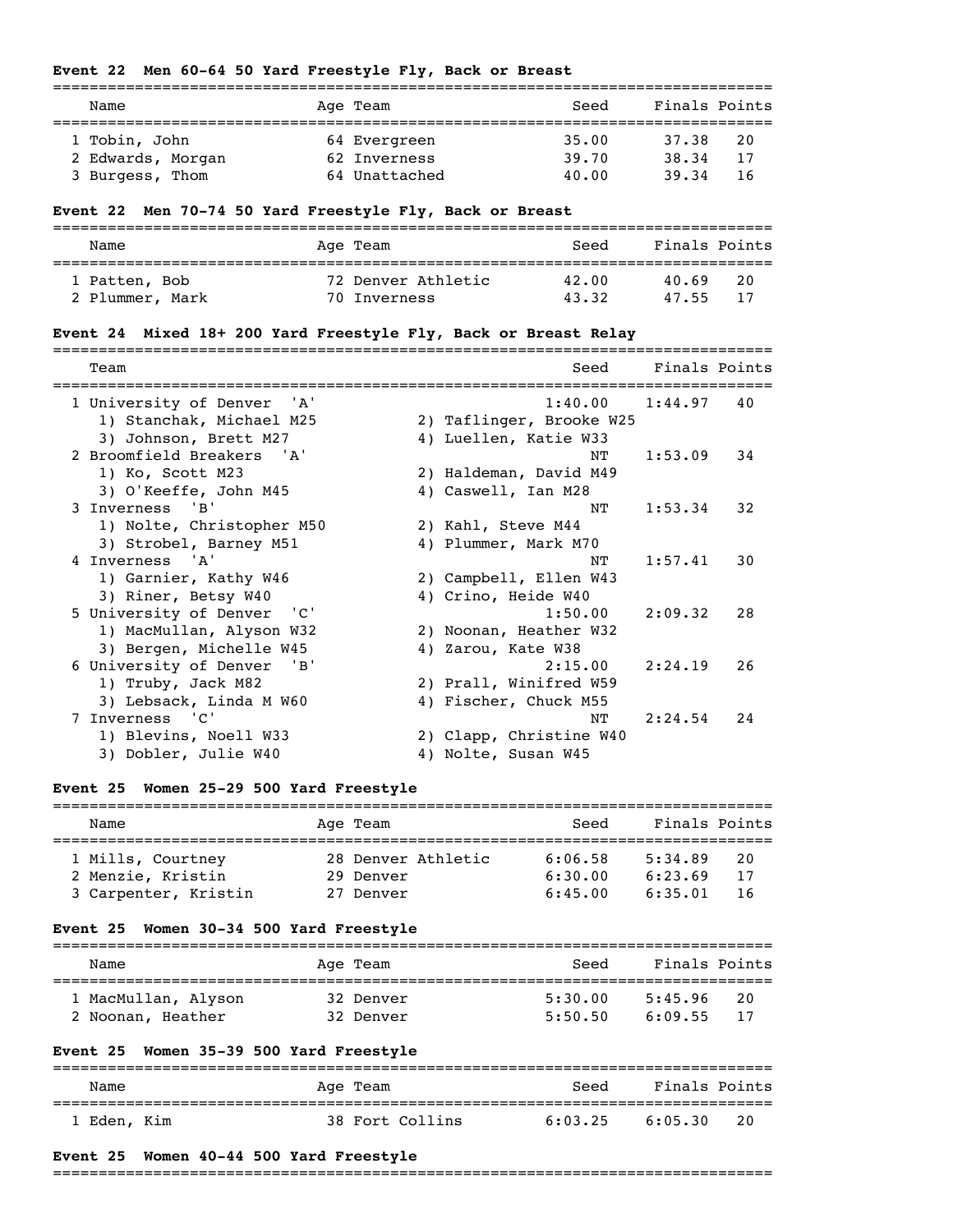| Name                                                           | Age Team                                                | Seed                          | Finals Points                                   |
|----------------------------------------------------------------|---------------------------------------------------------|-------------------------------|-------------------------------------------------|
| 1 Von Der Lippe, Susan<br>2 Vanderpool, Nicole<br>3 Lee, Julie | 41 Loveland<br>42 Highlands Ranch<br>41 Green Mountain  | 5:15.50<br>6:00.04<br>6:06.10 | 5:18.32<br>20<br>6:03.73<br>17<br>6:10.77<br>16 |
| Women 45-49 500 Yard Freestyle<br>Event 25                     |                                                         |                               |                                                 |
| Name                                                           | Age Team                                                | Seed                          | Finals Points                                   |
| 1 Dullea, Melanie F                                            | 45 South Suburban                                       | 6:05.00                       | 20<br>6:14.96                                   |
| Women 50-54 500 Yard Freestyle<br>Event 25                     |                                                         |                               |                                                 |
| Name                                                           | Age Team                                                | Seed                          | Finals Points                                   |
| 1 Swan, Laurie                                                 | 53 Highlands Ranch                                      | 7:15.007:11.88                | 20                                              |
| Event 25 Women 55-59 500 Yard Freestyle                        |                                                         |                               |                                                 |
| Name                                                           | Age Team                                                | Seed                          | Finals Points                                   |
| 1 Wilson, Debbie                                               | 55 Denver Athletic 9:30.00 8:18.78                      |                               | 20                                              |
| Women 60-64 500 Yard Freestyle<br>Event 25                     |                                                         |                               |                                                 |
| Name                                                           | Age Team                                                | Seed                          | Finals Points                                   |
| 1 Anziano, Marcia<br>2 Lebsack, Linda M                        | 61 Denver<br>60 Denver                                  | 7:40.48<br>8:10.00            | 7:39.13<br>20<br>8:14.48<br>17                  |
| Event 25 Men 18-24 500 Yard Freestyle                          |                                                         |                               |                                                 |
| Name                                                           | Age Team                                                | Seed                          | Finals Points                                   |
| 1 Ko, Scott                                                    | 23 Broomfield                                           | $10:00.00$ 7:35.68            | 20                                              |
| Event 25 Men 25-29 500 Yard Freestyle                          |                                                         |                               |                                                 |
| Name                                                           | Age Team                                                |                               | Seed Finals Points                              |
| 1 Stanchak, Michael<br>2 Levine, Nicholas                      | 25 Denver<br>25 Inverness                               | 5:29.30                       | 5:31.21<br>20<br>$5:38.33$ $5:54.79$<br>17      |
| Event 25 Men 35-39 500 Yard Freestyle                          |                                                         |                               |                                                 |
| Name                                                           | Age Team                                                |                               | Seed Finals Points                              |
|                                                                | 1 Hoftiezer, Scott H 36 Denver Athletic 5:54.00 5:58.45 |                               | 20                                              |
| Event 25 Men 45-49 500 Yard Freestyle                          |                                                         |                               |                                                 |
| Name                                                           | Age Team                                                | Seed                          | Finals Points                                   |
| 1 Young, David<br>-- Brackett, Bill A 49 Denver                | 49 Green Mountain 5:50.00                               | 5:14.00                       | 20<br>5:58.68<br>DO.                            |
| Event 25 Men 50-54 500 Yard Freestyle                          |                                                         |                               |                                                 |
| Name                                                           | Age Team                                                | Seed                          | Finals Points                                   |
| 1 Louie, Jamie                                                 |                                                         |                               | 20                                              |

2 Heins, Don 52 Broomfield 9:30.00 9:52.10 17

# **Event 25 Men 55-59 500 Yard Freestyle**